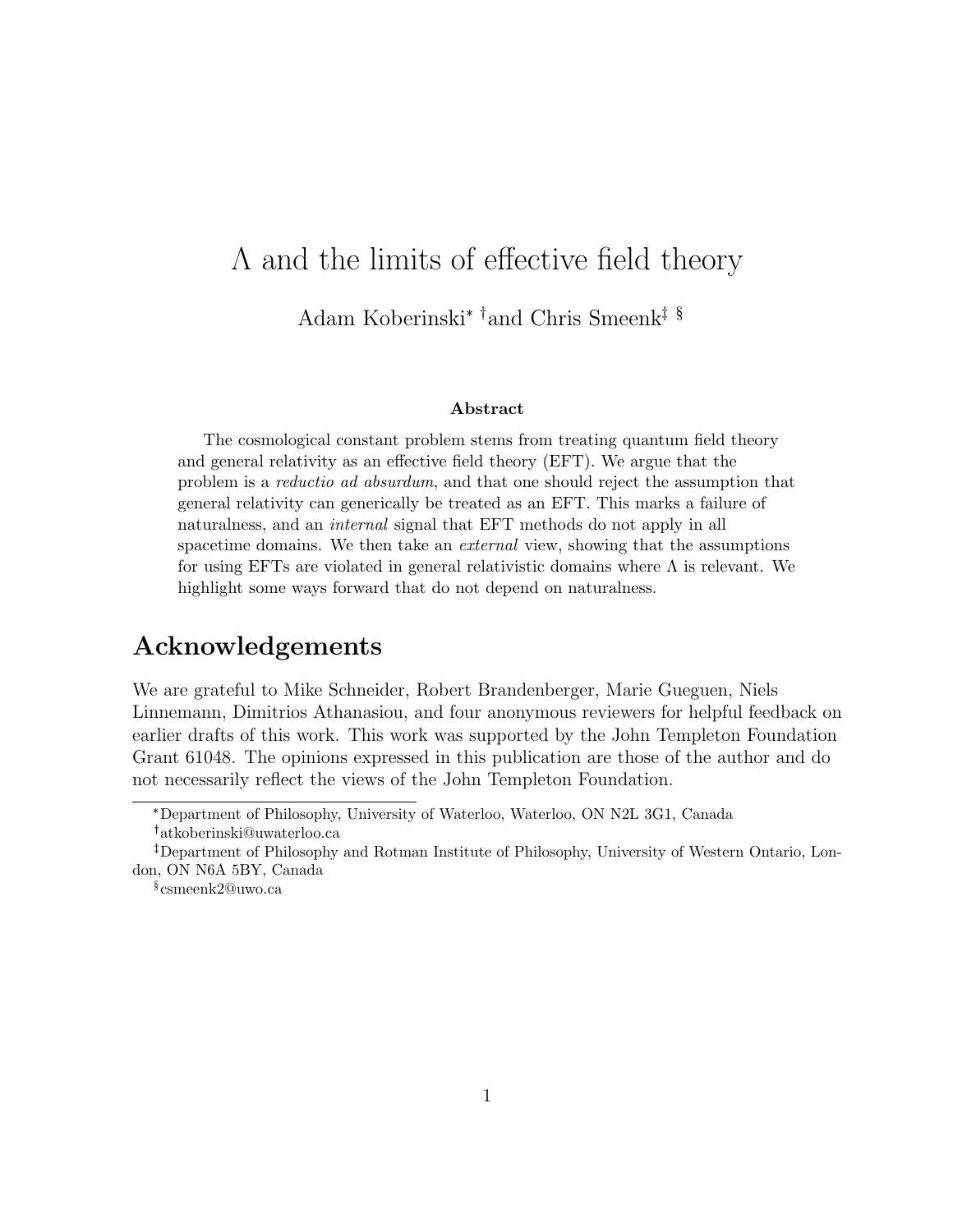## 1 Introduction

Quantum field theory (QFT) provides a general framework for formulating physical theories, replacing predecessors with similar scope such as classical Lagrangian mechanics. Physicists have developed successful QFTs for the weak, strong, and electromagnetic forces, but what are the prospects for gravity? Early efforts to formulate a QFT for gravity showed that it lacked a feature then taken as necessary for a sensible QFT: perturbative renormalizability. For theories with this property, such as QED, the infinities that arise in calculating quantities through a perturbative expansion around the free field theory can be tamed by reparametrizing a finite number of "bare" coupling parameters appearing in the Lagrangian. The renormalized theory then yields predictions regarding diverse physical processes. A perturbative expansion of general relativity (GR) differs strikingly from QED (and theories of the other forces), however, due to the dimension of its coupling constant. Heuristic "power counting" arguments link the dimension of the coupling constant(s) to ultraviolet behavior of the theory, and suggest that no finite reparametrization will eliminate all of GR's ultraviolet infinities. These arguments have been supplemented by rigorous proofs that gravity fails to be perturbatively renormalizable.<sup>1</sup>

Yet these results no longer present a roadblock, given the dramatic reversal of fortune non-renormalizable theories have experienced. This new perspective follows from the use of renormalization group techniques to clarify how different terms in a Lagrangian behave under changes of scale. Predictions can still be extracted from (some) non-renormalizable Lagrangians, whose low-energy properties can be fully characterized in terms of a finite set of parameters.<sup>2</sup> Physicists routinely construct effective field theories (EFTs) designed to mimic the low-energy physics of more fundamental Lagrangians. The finite set of parameters sufficient to specify low-energy behavior (e.g., coupling constants and masses) can then be determined experimentally, leading to a variety of further predictions, just as in the case of renormalizable theories. The presence of non-renormalizble term(s) in the Lagrangian, rather than indicating a failure, merely delimits the domain of applicability of the EFT. Furthermore, many distinct candidates for a (more) fundamental Lagrangian may generate the same low-energy EFT. When

<sup>&</sup>lt;sup>1</sup>Goroff and Sagnotti (1986) prove that a perturbative expansion of vacuum general relativity around Minkowski spacetime diverges at 2 loops; divergences arise already at one loop for gravity coupled to matter fields. However the asymptotic safety program is committed to the idea that a nonperturbative renormalization of general relativity leads to a well-defined theory to all energy scales. See Friederich (2018) for an introduction aimed at philosophers.

<sup>2</sup>These are theories whose high-energy Lagrangians flow under the action of the renormalization group to a finite-dimensional subspace in the space of possible theories, characterized by a finite collection of parameters. See, e.g., §16.4 of Duncan (2012) for a technical discussion, and Ruetsche (2020) for a philosophical overview.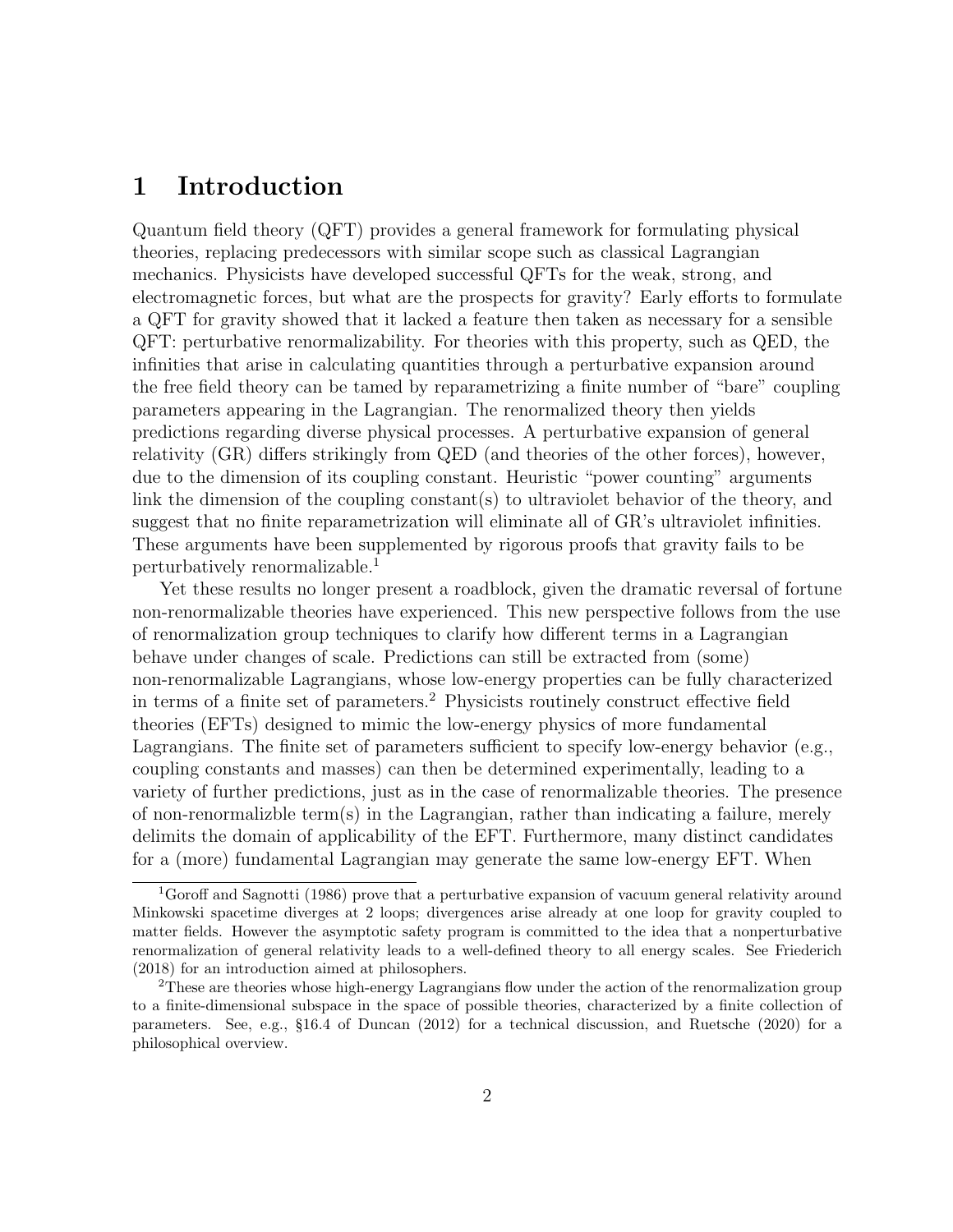this is the case, the EFT is insensitive to contrasts in the descriptions of higher-energy physics they provide. As Ruetsche (2020) succinctly puts it, "T is merely effective just in case T, while not itself a complete and accurate account of physical reality, approximates that account *whatever it is*  $(!)$  within a restricted domain of application" (p. 298, original emphasis).

The EFT approach promises to justify our confidence in low-energy theories while remaining agnostic about physics at higher energy scales. Making good on this promise requires some assurance that all reasonable candidates for a (more) fundamental theory flow to a low-energy EFT. The cases where physicists have been able to prove that the renormalization group flow has the desired properties share two features: locality and naturalness. Locality is the requirement that the Lagrangian depends on fields and their derivatives at a point. Though naturalness has been used in a variety of distinct senses, Williams (2015) argues convincingly that these can all be seen as stemming from the concept of autonomy of scales: the expectation that physics at low-energy scales decouples from physics at higher energies. If naturalness holds, the dynamics within the relevant domain is insensitive to the details of physics at higher energy scales. Though often left unstated, there are some minimal structures required to set up an EFT, such as a method for demarcating high- from low-energy degrees of freedom. At minimum, this requires enough spacetime structure to define a useful notion of energy and a sufficiently-strict division between high- and low-energies, the latter of which fall within the domain of the EFT. We will discuss these issues further below (Section 3), but these brief comments are sufficient to illustrate that the criteria for a (more) fundamental theory to be well-approximated by a low-energy EFT are much less restrictive than those imposed by demanding a renormalizable QFT. This suggests a very different take on the "problem of quantum gravity": to what extent can we treat classical general relativity as the low-energy EFT of an unknown quantum theory?

Indeed EFT methods have been successfully applied to a variety of problems in gravitational physics over the last two decades (see, e.g., Burgess 2004; Donoghue 2012, for reviews). However, a careful analysis of the domains in which EFT methods work for gravity highlights the exceptional nature of these cases. From successful applications we learn that EFT methods work for models that can be treated as "nearly" static or (asymptotically) flat, but they do not work in a variety of other situations routinely described with classical gravity. In attempting to construct an EFT for dynamically evolving models in cosmology, for example, self-consistency problems arise in assessing whether one has actually expanded around a solution (see, in particular, Bianchi and Rovelli (2010), and further discussion below in Section 3). The more general question of whether all gravitational models can be treated using EFT methods remains open.

One response takes the applicability of EFT methods as a new criteria of adequacy: if we cannot construct an EFT, then we have no way of understanding how to treat a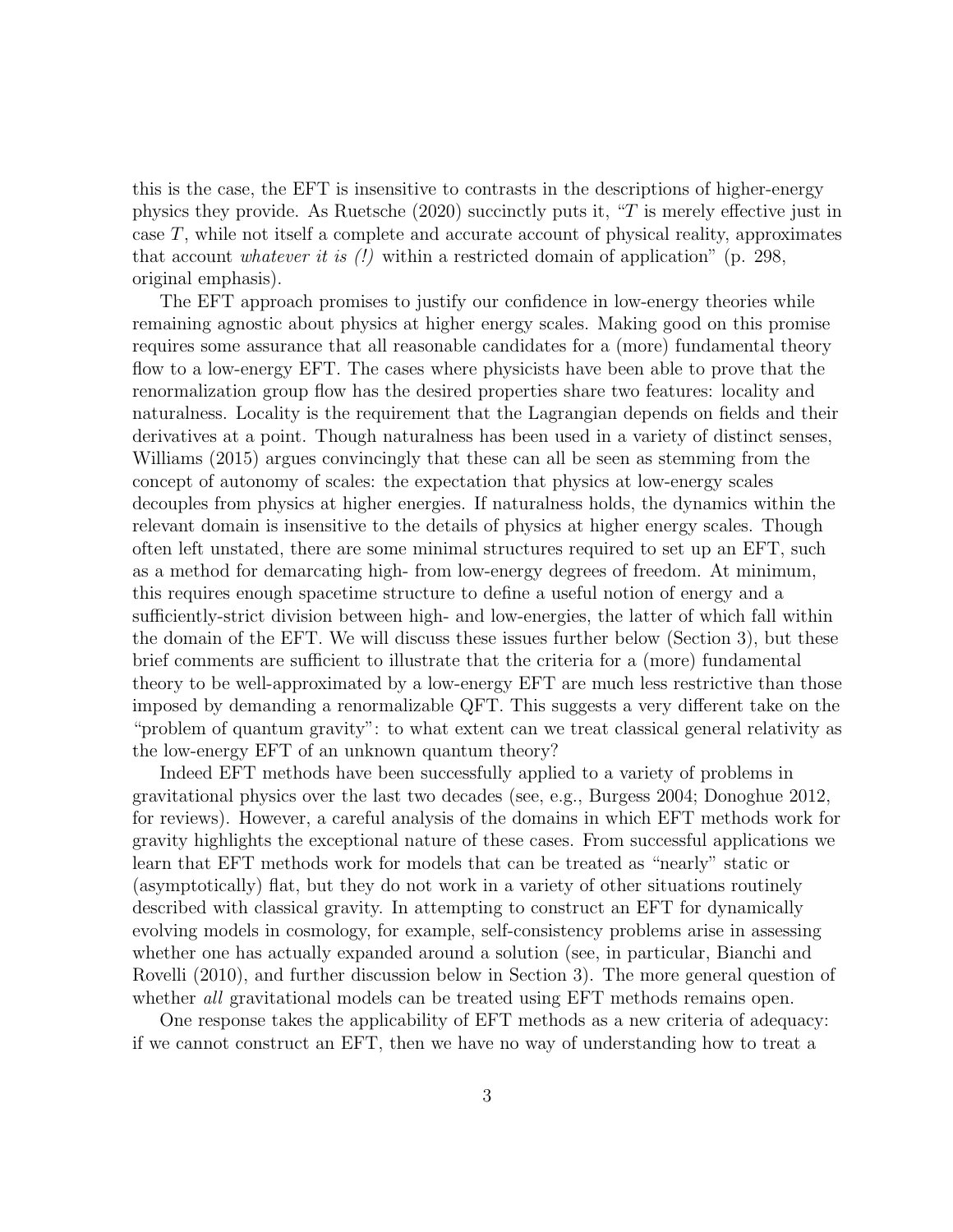classical solution as an approximation to a more fundamental quantum model. While looking for keys lost at night under the lamppost is often a good strategy, this response seems to foreclose the possibility of a further generalization like the move from renormalizable QFTs to EFTs. The need for further generalization would not be a surprise: research programs in quantum gravity have had to replace spacetime structures employed in formulating conventional  $QFT$  — such as Poincaré symmetries and the causal structure of Minkowski spacetime — with structures definable in generic curved spacetimes. Here we will assess the assumptions of the EFT framework, and argue that they also impose constraints that gravity might force us to break. The focal point for our discussion is the cosmologcial constant problem (CCP), which we take to signal the internal breakdown of EFT methods for gravity, particularly over cosmic distance scales in near-FLRW spacetimes.

Suppose that (i) we treat classical GR as the lowest-order term in an EFT, whose action  $S^{eff}$  in principle follows from a full theory of quantum gravity via integrating out higher energy modes from the "true" action S. We assume that the Planck mass is the energy scale used to separate high- from low-energy degrees of freedom, with  $S^{eff}$  only concerned with the latter. If we assume that (ii) this EFT is stable and autonomous with respect to higher-energy physics, and able to reproduce *all* effects of classical GR, trouble arises due to relevant terms in the effective action:<sup>3</sup>

$$
S^{eff} = \int \sqrt{-g}d^4x \left( -\Lambda + \frac{m_P^2}{2}R + c_1R^2 + c_2R_{\mu\nu}R^{\mu\nu} + \cdots \mathcal{L}_m \right) \tag{1}
$$

$$
= \int \sqrt{-g} d^4x \left( -\Lambda + \frac{m_P^2}{2} R + \sum_{n=0}^{\infty} \sum_i \frac{c_i}{m_P^{2n}} \mathcal{O}_i^{[2n+4]} + \mathcal{L}_m \right). \tag{2}
$$

We have made explicit the nature of the EFT expansion for gravitational terms in Eq. 2. The first two terms are the familiar Einstein-Hilbert action terms. The  $\mathcal{O}_i^{[2n+4]}$  $i^{[2n+4]}$  are higher-order terms in the gravitational Lagrangian with mass dimension  $2n + 4$ , constructed from the Riemann and Ricci tensors and Ricci scalar, and subject to the symmetry constraints of GR. The terms are ordered by their mass-energy dimension; constants  $c_i$  are dimensionless coupling strengths, suppressed by explicit powers of the Planck mass. At low energies relative to the Planck mass, higher dimension terms will be heavily suppressed. Note that the cosmological constant term  $\Lambda$  has mass-dimension 4. A similar expansion in the matter Lagrangian leads to a full EFT treatment of gravity and matter.

If we assume (iii) that the couplings in this EFT vary under renormalization group flow, we run into a problem. The  $\Lambda$  term—as well as the first term in the matter EFT

<sup>&</sup>lt;sup>3</sup>In this expression, R is the Ricci scalar,  $\Lambda$  the cosmological constant,  $\mathcal{L}_m$  the Lagrangian for any matter fields,  $m_P = 1/(8\pi G)$  is the Planck mass in units where  $c = \hbar = 1$ , and g is the determinant of the metric  $g_{ab}$ .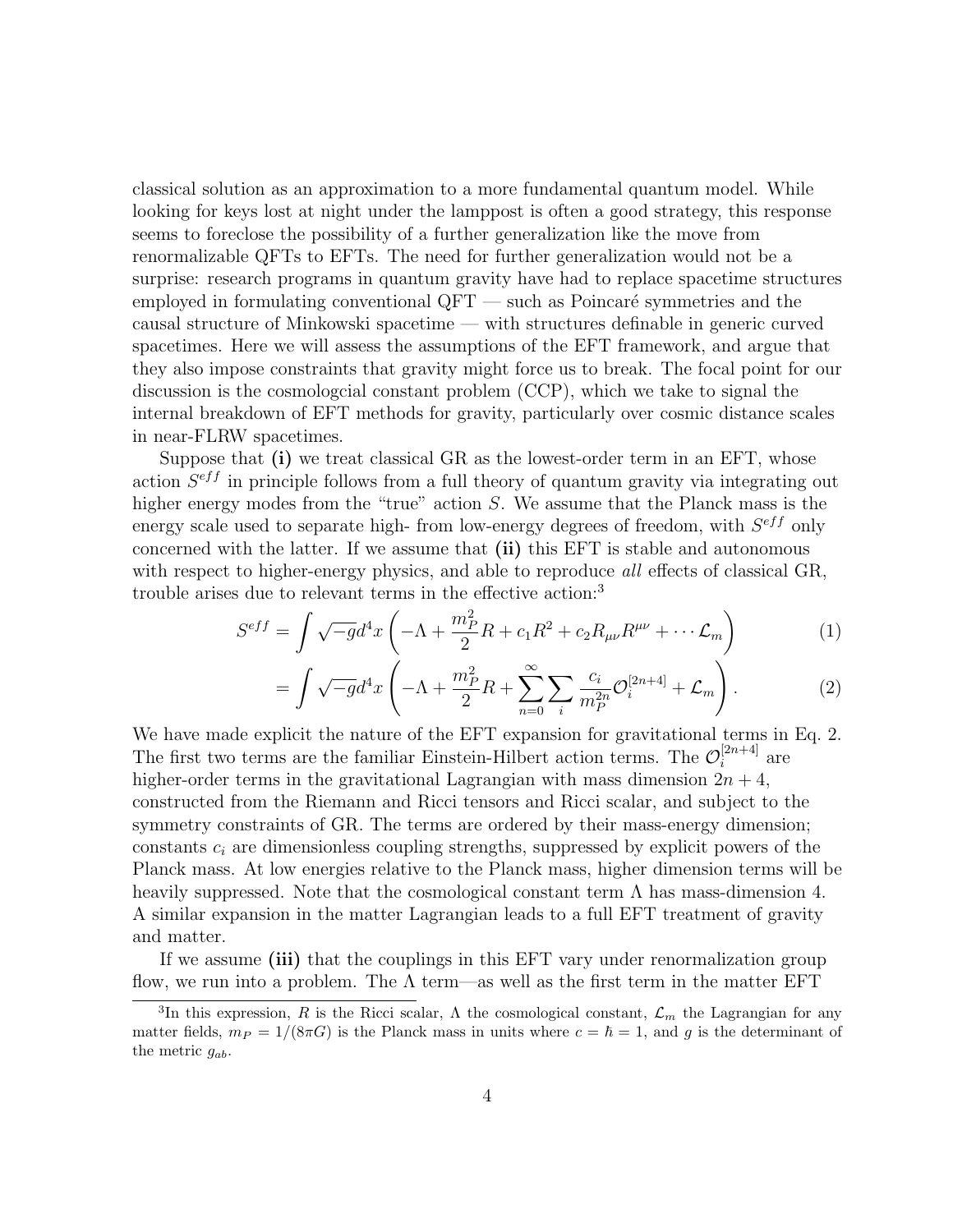expansion  $\langle \rho \rangle$ —have mass dimension four and are relevant parameters; they fail to be "natural" in that they receive contributions proportional to  $m<sup>4</sup>$  under renormalization group flow from one energy scale m down to another. Even if we stipulate that  $\Lambda$  has a small value in an effective action  $S'$  at some high energy scale, this will not be true for the action  $S^{eff}$  obtained at a lower scale via the renormalization group due to radiative corrections.<sup>4</sup> When we write the EFT action, we also assume  $(iv)$  that the zero-point energies minimally couple to gravity. The zero-point energies from the quantum fields then take the same constant form in the action as  $\Lambda$ , so these terms should be grouped together. If this EFT applies everywhere below the cutoff scale, then this  $\Lambda + \langle \rho \rangle$  term would have various observable effects (described below). Given the quartic dependence of both on the mass-energy scale  $m$ , even integrating from relatively low energy scales leads to a dramatic conflict—"the worst prediction in the history of physics"—with observational bounds.

This is, in a nutshell, the CCP.<sup>5</sup> What should we make of it? Here we want to draw a contrast between three different responses, and to explore the third in particular:

- 1. Anthropic parameter fixing: Accept all assumptions above except for (iii), and reconsider how to think of parameters like  $\Lambda$  (along with other apparently finely-tuned aspects of low-energy physics). Specifically, we should take the observed values as "anthropically selected" from an ensemble of possible values. (This strikes us as an act of desperation.)
- 2. Modify dynamics, keep EFT: Accept assumptions  $(i)$ - $(iii)$  above, and reject  $(iv)$ . Although the EFT concepts apply, we have overlooked something that will change the problematic scaling behavior (e.g. supersymmetry, change in the number of dimensions of spacetime, modified gravity, etc.). Thus we should modify the particular details of gravitational dynamics so that the EFT framework applies.<sup>6</sup>
- 3. Reject EFT: The argument is a reductio ad absurdum of the combination of assumptions (i) and (ii), namely that we can treat all of classical GR as a low-energy EFT. The resulting failure of naturalness signals an internal

<sup>4</sup>Although it is possible to arrange a delicate cancellation between the "bare" value of the parameter and these radiative corrections, that is unappealing. Physicists often refer to such cancellations derisively as "fine-tuning". In addition, the radiative instability of the cosmological constant term means that the Λ must be fine-tuned again and again at higher orders (cf. Koberinski 2021a).

<sup>&</sup>lt;sup>5</sup>See Martin (2012) for a thorough review of the CCP, and Rugh and Zinkernagel (2002) for a philosophical discussion.

<sup>6</sup>We note that some solutions fitting into this camp slightly modify assumptions (i) or (ii). For example,  $f(R)$  theories modify (i), since there are further classical terms that should be included in the zeroth-order EFT. The main point here is that these approaches largely accept the full applicability of the EFT approach.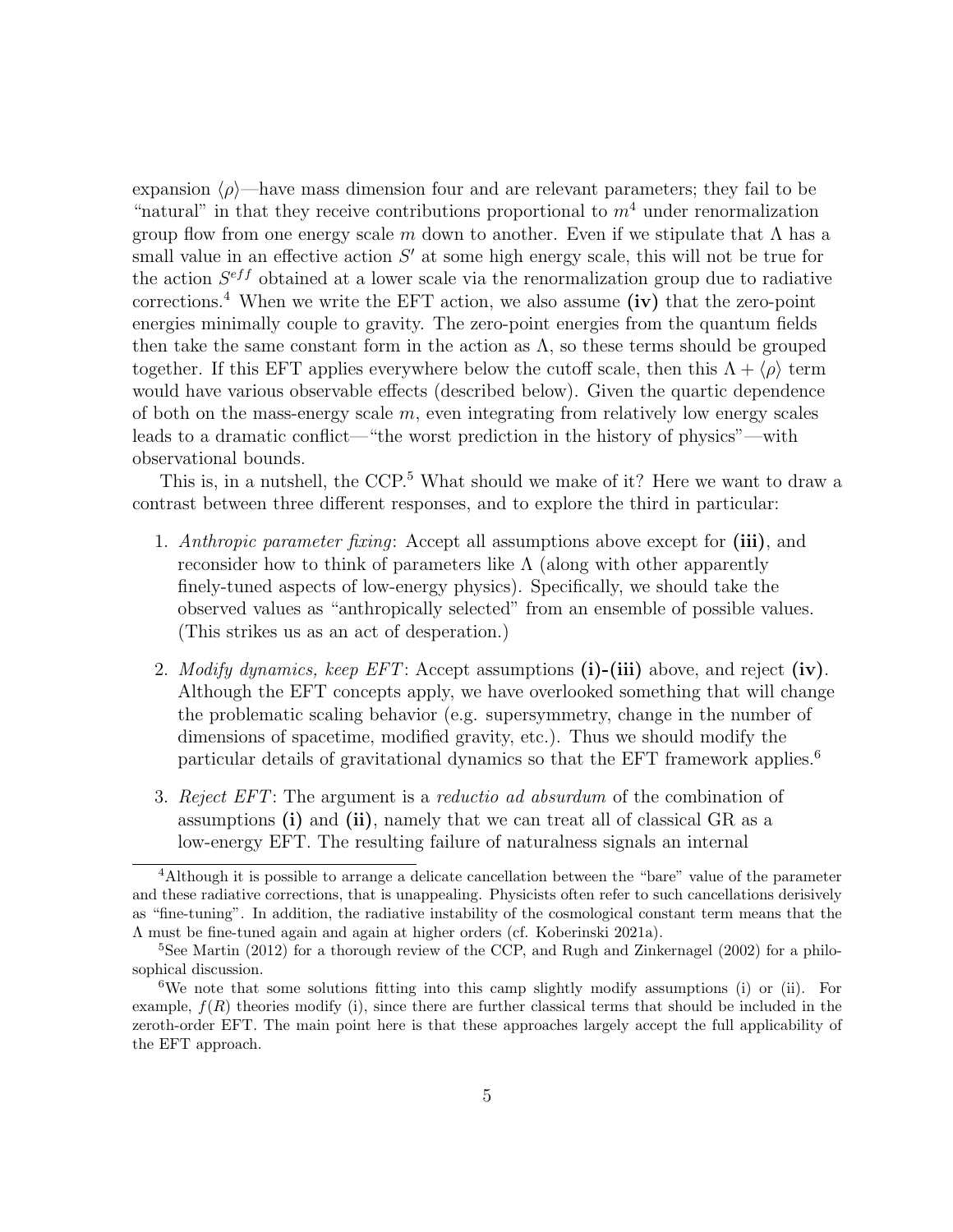inconsistency with the application of EFT methods to some specific domains of gravitational physics.

In pursuing the third line, we step back to take a look at the assumptions required to set up an EFT for gravity.<sup>7</sup> We find that for spacetimes where one would expect  $\Lambda$  to have a significant effect, we cannot setup a well-defined separation of energy scales. The failure of naturalness may internally signal the limits of applicability of the EFT framework. When we assume that theories are natural, we assume that EFT methods apply and that the effects of high energy physics on low energy Lagrangians is relegated to fixing the values of coupling constants.<sup>8</sup>

Wallace (2019) argues that far from being a technical requirement relevant only to high-energy physics, naturalness underwrites how we understand inter-theoretic relationships like emergence and reduction throughout physics. On Wallace's account, naturalness plays an essential role in deriving emergent dynamics for macroscopic systems from more fundamental theories.<sup>9</sup> We argue that the failure of naturalness in the CCP may signal the limits of applicability of the EFT framework. The EFT approach is overstated if taken to be a precondition for the possibility of physical theorizing, as one reading of Wallace (2019) suggests. While we acknowledge the wonderful utility of decoupling, there is no necessity that nature cooperates with our fondness for EFTs. By rejecting the global applicability of the EFT framework, we endorse pursuing "unnatural" solutions.

The paper proceeds as follows. Section 2 more carefully states the CCP within the EFT framework. We argue that there is no direct path to the CCP in terms of a conflict of differing measurements of Λ from different observations. Within the Standard Model, there is no evidential support for any particular value of vacuum energy density. Thus the problem arises in the context of treating GR as an EFT and using the renormalization group to understand scaling behaviour of Λ. Yet unlike the scaling of other terms in the effective action, a shift in the value of  $\Lambda$  threatens to undermine assumptions about spacetime implicit in this way of treating the problem. Section 3 considers this question from a different perspective. We make explicit the spacetime structure that standard EFT techniques depend upon, and then examine the ways in

<sup>7</sup>Schneider (2020; 2020) has argued that the problem takes different forms depending on one's interpretative stance towards QFT and GR, suggesting different strategies to (dis)solve the problem in quantum gravity. Here we aim to give a clear formulation of the problem within the EFT framework. We take a further step of arguing that the best solution to the problem is to dissolve it by rejecting (i) and (ii).

<sup>8</sup>See, in particular, Williams (2015), Williams (2018), Wallace (2018), Wallace (2019), Rivat (2019), Rosaler and Harlander (2019), and Ruetsche (2020) for philosophical discussions most closely related to our concerns below.

<sup>9</sup>Wallace considers "naturalness" in broader terms than we will below, applying the notion to probability distributions in statistical mechanics and the emergence of time-asymmetric macroscopic dynamics, as well as to QFTs.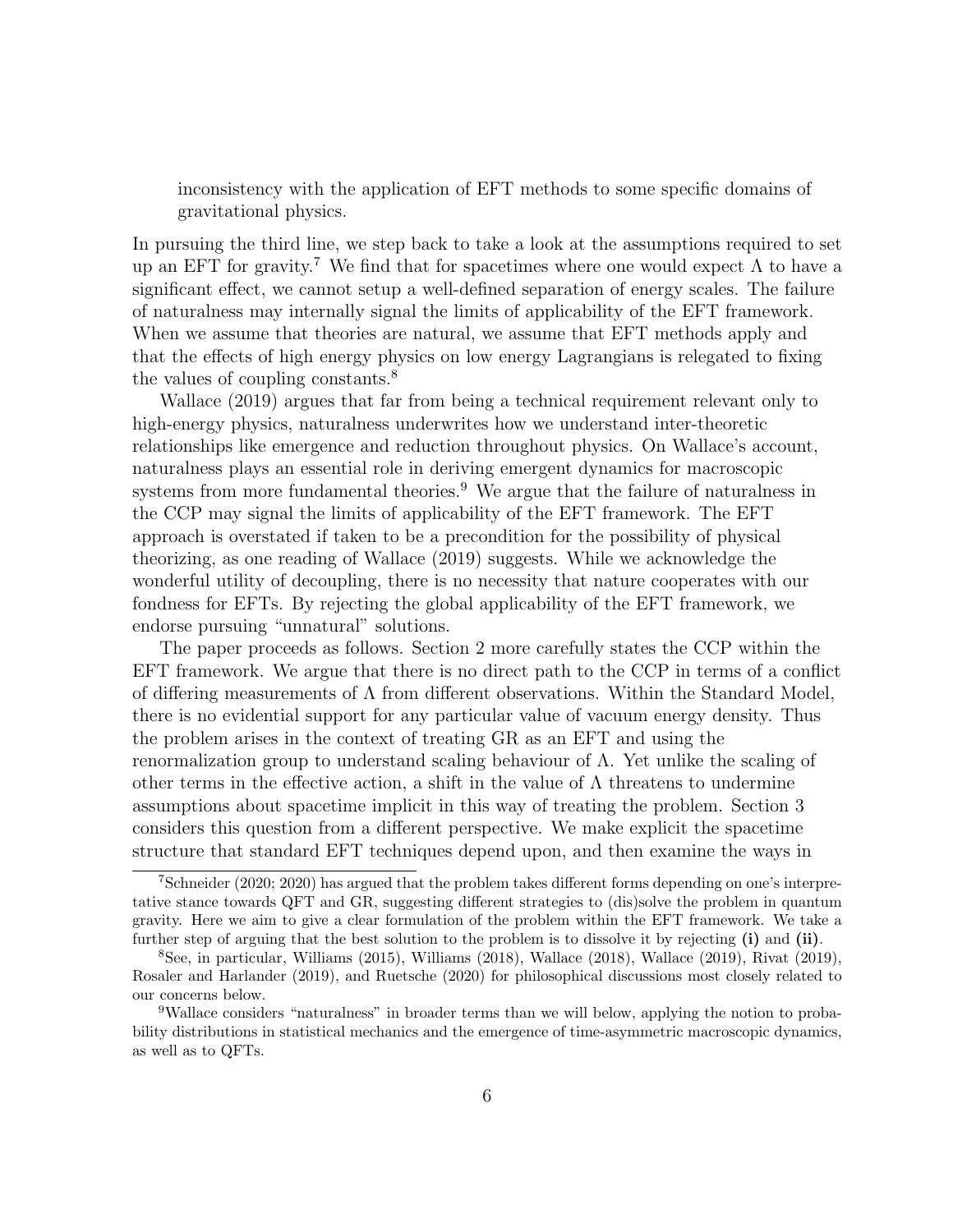which those spacetime assumptions can be relaxed for applications of GR as an EFT. The relaxed assumptions allow for EFT methods to be applied in special cases where the spacetime is nearly static or asymptotically flat. But the CCP arises when considering large scale features of the universe, and EFT methods break down in this regime. Thus it should not be surprising that EFT methods fail for understanding Λ. The failure of decoupling serves as an internal signal that the approach fails, while the limitations of EFTs support this conclusion from an external perspective. In Section 4 we discuss some approaches to quantum cosmology that fall outside the EFT framework. The purpose of this section is to illustrate that the EFT framework, decoupling, and naturalness are not necessary preconditions for constructing models in physics. Finally Section 5 returns to the question of naturalness and its necessity for doing physics.

## 2 The Cosmological Constant Problem

We characterized the problem as arising from treating GR as a low-energy EFT. But is there a more direct way of posing the CCP? For example, if we have direct evidence that vacuum energy  $\langle \rho \rangle$  exists, and it should contribute to the Einstein field equations as an effective  $\Lambda$  term, doesn't this immediately lead to a conflict—that different ways of inferring the same quantity lead to wildly different results? We deal with this question in Section 2.1, concluding that there is no independent evidence for  $\langle \rho \rangle$  from the point of view of QFT. We therefore have a problem with the EFT formalism when extended globally, as we indicate in 2.2.

#### 2.1 No conflicting measurements of  $\Lambda$

Consider the effective Einstein-Hilbert action coupled to matter in the form of quantum fields (Equation (1)). The stress-energy tensor for matter fields will include a vacuum energy density playing an analogous role in the Einstein field equations to the cosmological constant. In semi-classical form this looks like

$$
\langle T_{ab}\rangle = \langle \rho \rangle g_{ab},\tag{3}
$$

where the expectation value is taken about the global vacuum state. Since both  $\Lambda$  and  $\langle \rho \rangle$  contribute as constant multiples of the metric, we only observe the consequences of their combination,

$$
\Lambda_{obs} = \Lambda + \kappa \langle \rho \rangle. \tag{4}
$$

If we have direct evidence for the presence and value of  $\langle \rho \rangle$  in  $\mathcal{L}_m$ , then it should contribute to  $\Lambda_{obs}$  along with the  $\Lambda$  term from the Einstein-Hilbert action. This apparently allows for a direct observational comparison: measure the total energy density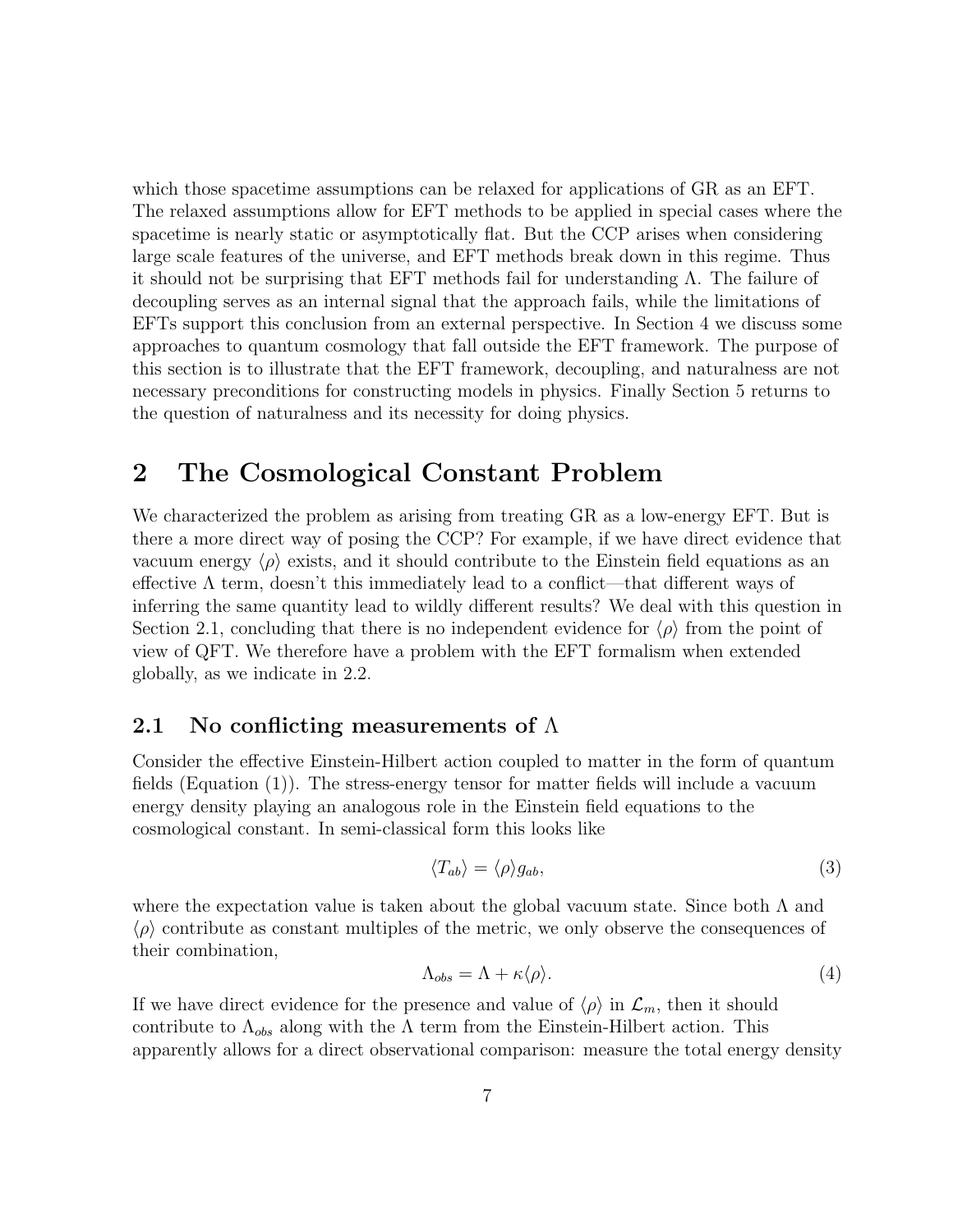in a region, including  $\langle \rho \rangle$ , and compare it to the curvature revealed through cosmological observations. However, any such "prediction" of  $\langle \rho \rangle$  has to resolve ambiguities associated with composite operators (polynomials of field operators) in interacting QFTs. Here we will focus in particular on ambiguities regarding the stress-energy tensor.

In perturbative QFT, the field operators appearing in a Lagrangian have no direct physical significance: we can write the Lagrangian in terms of new fields. When dealing with renormalizable QFTs the only possible redefinitions are linear transformations, while EFTs allow for integer polynomials of  $\phi$  and a finite number of derivatives. Such field redefinitions do not change the S-matrix elements. Physicists have taken advantage of this freedom to remove divergences by expressing the Lagrangian in terms of renormalized fields.<sup>10</sup> Further natural constraints are imposed to clarify the physical meaning of some operators; for example, in the case of a conserved current  $J^{\mu}$  associated with an internal symmetry there is no ambiguity in defining the operator (Collins 1985, §6.6). The stress-energy tensor  $T_{ab}$  includes products of field operators. For any of the methods introduced to handle these products, we can ask whether they rule out a field redefinition which has the following impact on the stress-energy tensor:  $T'_{ab} = c_0 T_{ab} + c_1 \eta_{ab}$ I (where I is the identity operator). Redefinitions in the EFT approach are typically required to preserve S-matrix elements and n-point functions. It turns out that preservation of the S-matrix does not constrain the value of  $c_1$ , since the total energy cancels out in calculations of the S-matrix elements. Thus it does not appear that QFT has the resources to predict an unambiguous value for vacuum energy density.

Nevertheless, papers on the cosmological constant abound with claims that QFT predicts a value of vacuum energy density. For the sake of argument, consider the current best estimates,<sup>11</sup>  $\langle \rho \rangle \simeq -2 \times 10^8 \text{GeV}^4$ , differing by over 50 orders of magnitude from the value of  $\Lambda_{obs}/\kappa$  fixed by cosmological observations,  $\simeq 10^{-47} \text{GeV}^4$ . We need not appeal to cosmology: even solar system dynamics constrains  $\Lambda_{obs}/\kappa$  to be  $\approx 40$  orders of magnitude smaller than  $\langle \rho \rangle$ .

The attempt to directly relate gravitational measurements of  $\Lambda$  to the vacuum energy density requires two assumptions. The first is that  $\langle \rho \rangle$  gravitates. One class of the Modified Dynamics approaches to solving the CCP reject this. By introducing a mechanism or modification that decouples  $\langle \rho \rangle$  from gravity, one can treat  $\Lambda_{obs} = \Lambda$  as a

<sup>&</sup>lt;sup>10</sup>For example, in the case of QED the electron and photon fields are multiplied by renormalization factors  $Z_2, Z_3$ :  $\psi_0 = Z_2^{1/2} \psi$  and  $A_0^{\mu} = Z_3^{1/2} A^{\mu}$ . Such field redefinitions lead to new Green's functions, but the S-matrix elements will be the same as long as  $\langle p|\theta|0\rangle \neq 0$  (that is, the field can create a one-particle state with momentum  $p$  from the vacuum).

<sup>&</sup>lt;sup>11</sup>This is the value that Martin (2012) obtains using dimensional regularization, and renormalizing using modified minimal subtraction at first order. This value hides the sensitive dependence on higher mass scales that are reintroduced when higher-order terms are considered. Koberinski (2021b) argues that this quantity does not meet the standards of a candidate prediction. We set this issue aside for now to focus on the lack of direct evidence for  $\langle \rho \rangle$ .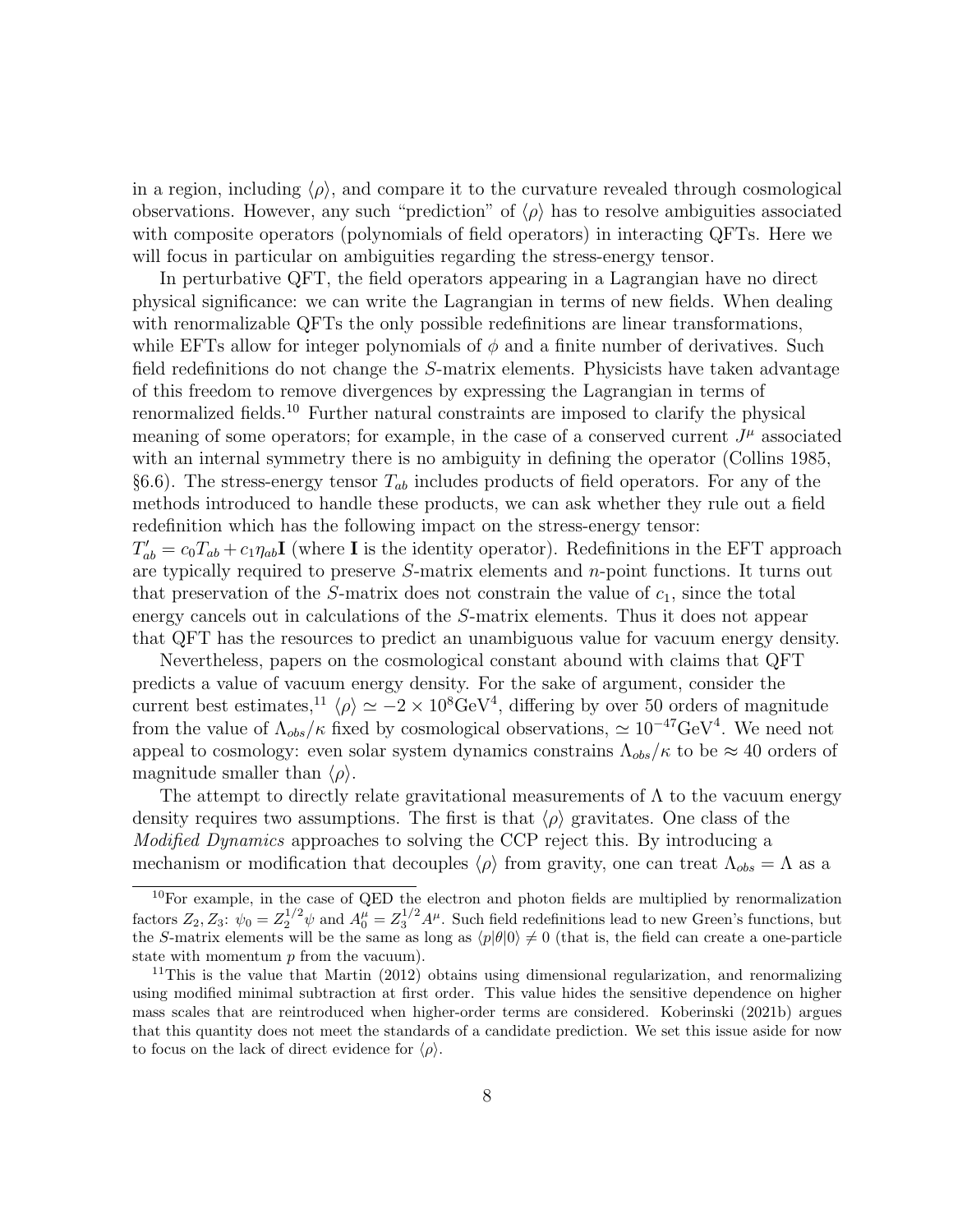free parameter, determined by observation. For now we will assume that vacuum energy, if real, obeys the equivalence principle like all other forms of energy. If not, then we still do not arrive at conflicting measurements of the same quantity; in that case,  $\langle \rho \rangle$  does not contribute to  $\Lambda$ . The second assumption is that the vacuum expectation value of energy density is real, i.e., not an artifact of the QFT formalism on Minkowski spacetime. Its value must be determined independently of considerations of gravity, otherwise the input  $\langle \rho \rangle$  is unknown. Do we have direct evidence for the reality (and magnitude) of  $\langle \rho \rangle$  from the Standard Model? How seriously should we take predictions of its value, such as the one cited above?

The standard response is to claim that either the Lamb shift or the Casimir effect provide direct evidence of the presence of vacuum energy density. However, both effects at best provide evidence for the presence of local fluctuations in vacuum energy, not a global expectation value (Koberinski 2021a). Typically the Casimir effect, described as due to impenetrable plates limiting vacuum fluctuation modes, is taken as the strongest evidence in favour of  $\langle \rho \rangle$ . The plates constrain the production of virtual photons in the vacuum—only photons with wavelengths an integer multiple of the plate spacing can be created between the plates. This creates a pressure differential, since "more" virtual photons can interact with the outside of the plates than the space in between, leading to a small attractive force. However, alternative formulations characterize it as a residual van der Waals force between the atoms in the plates; Jaffe (2005) has explicitly performed an alternative calculation in which the effect is due to loop corrections in the relativistic forces between the material plates. This calculation generalizes more readily to other plate geometries, and unlike a pure vacuum pressure, goes to zero when the QED coupling  $\alpha$  is taken to zero. The original explanation in terms of differential vacuum pressure may be a successful shorthand for the more realistic explanation, but it seems to be little more than that.

For the Lamb shift, it's even clearer that this is nothing more that radiative corrections to a first order QED calculation. The Lamb shift is a small difference in the 2s and 2p orbital energy levels of the hydrogen atom, which are equal if one uses the Dirac equation. From QED we see the effect as a one loop correction to the interaction between the proton and electron in a hydrogen atom. Loop corrections to interactions are not the same as vacuum energy, even if they are sometimes fancifully described as virtual particles from the vacuum interacting with the external particles. At best these should be thought of as quantum fluctuations about the vacuum state. In terms of Feynman diagrams, vacuum energy is represented as a sum of bubble diagrams—diagrams with no external legs. These diagrams factor out of any n-point function, and therefore play no role in predictions based on perturbation theory.

To summarize the arguments of this section, we claim that  $\langle \rho \rangle$  plays no role in the empirical success of the Standard Model, and that furthermore the Standard Model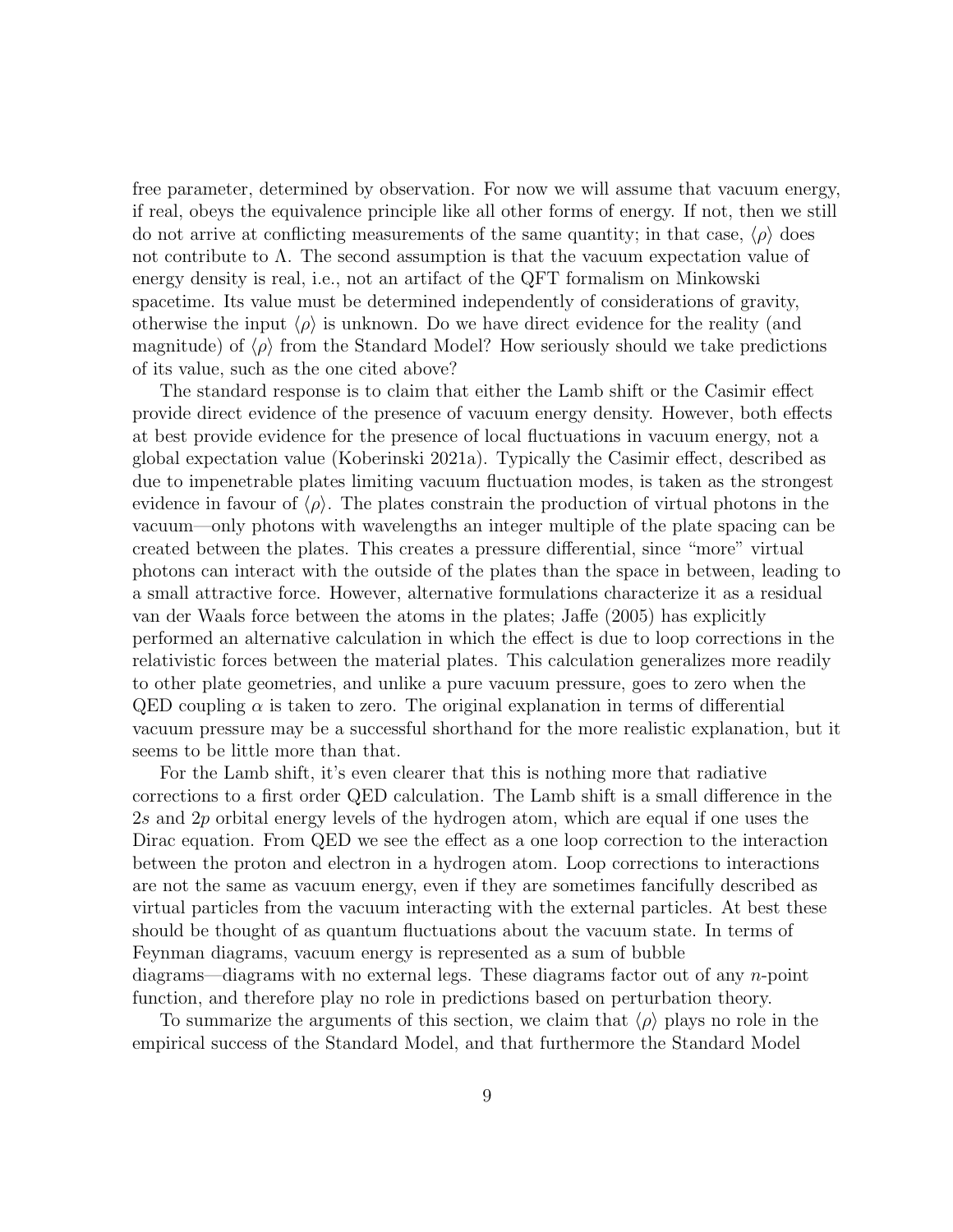provides no prediction of its value. We cannot generate a direct conflict between different ways of measuring  $\Lambda$ . Instead, we must deal directly with the principles of EFT for cosmological spacetimes.

#### 2.2 The cosmological constant in effective field theory

The fundamental quantities of a QFT are the correlation functions among a set of operators  ${O_i}$  acting on the vacuum state, calculated based on the action  $S = \int d^4x \mathcal{L}(\phi)$  for a specific field theory (schematically):

$$
\langle O_1,...O_n \rangle = \int \mathcal{D}\phi \exp^{iS(\phi)} O_1(\phi)...O_n(\phi)
$$
 (5)

The EFT approach deals directly with these quantities, explicitly indexing them to a particular energy scale. Because the action is now defined in terms of effective degrees of freedom at that energy scale, we think of it as an effective action for that domain.<sup>12</sup> This effective action can be constructed "top-down" from an existing high-energy theory, such as by systematically integrating out the high-energy degrees of freedom given a cutoff scale Γ. This can be described more abstractly as the action of the renormalization (semi-)group on the space of theories, that is actions at specific energy scales  $\{S(\Gamma)\}.$ This group generates a trajectory relating actions at different scales, and in the best case, trajectories through the infinite-dimensional space of theories  $\{S(\Gamma)\}\$  flow to a finite-dimensional subspace.

EFTs constructed "top-down" in this fashion, from a given high-energy theory, provably yield low-energy observables compatible with the results of the full theory. We can also develop an EFT "bottom-up"—proposing a Lagrangian  $\mathcal{L}_{eff}$  with appropriate symmetries and fields, and including all possible couplings consistent with those symmetries, even though it is not obtained from a known high-energy theory. A separation of scales is still needed in the bottom-up approach. Obviously one can not then prove directly that the EFT will approach the (unknown) high-energy theory. The absence of the high-energy theory means that in applying the EFT framework, we must make substantive assumptions about an unknown future theory. One of these assumptions is clearly locality, namely that  $\mathcal{L}(\phi_i)$  depends on the fields  $\phi_i$  and their Taylor expansions at a point.

In the EFT framework, we can classify the behavior of the vacuum energy density under renormalization group flow. To see why decoupling fails for a vacuum energy density term, we must first explain the behaviour of different terms in the Lagrangian.

 $12$ For reasons of space we cannot go into detail regarding the EFT framework. For pedagogical overviews, which we draw on here, see Manohar (2020), Donoghue (2012), and Burgess (2004), and Williams (2018) and Ruetsche (2020) for introductions for philosophers.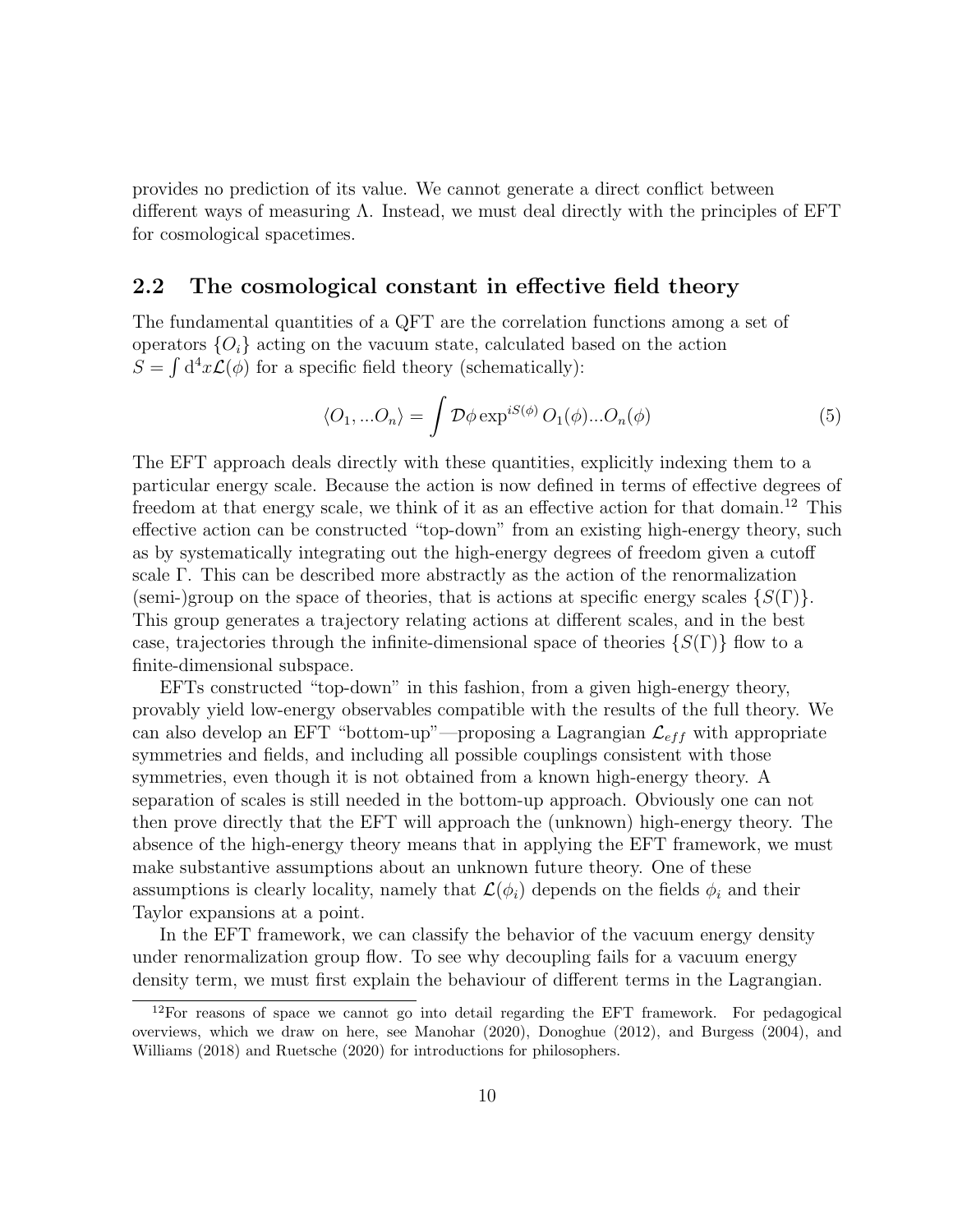In a spacetime with four dimensions, $13$  couplings with positive mass dimension indicate relevant parameters that increase in magnitude in the EFT as the cutoff is taken to higher energies. Renormalizable theories contain these and marginal parameters in the Lagrangian, the latter characterized by dimensionless couplings, which therefore do not contain powers of the cutoff. Irrelevant terms have coupling constants with dimension of negative powers of mass. Decoupling applies to the marginal and irrelevant parameters; relevant terms appear to couple sensitively to the high-energy cutoff. A sensitive dependence on the cutoff signals that relevant terms are sensitive to the scales at which new physics comes in.<sup>14</sup>

The vacuum energy density  $\langle \rho \rangle$  and  $\Lambda$  terms exhibit the most problematic scaling behavior: they are relevant parameters, and scale with the fourth power of the cutoff. The Standard Model is well-confirmed up to the energy scales probed so far at the LHC, so the cutoff for an effective version of the Standard Model must be at least  $\gtrsim 1$  TeV. One can arrange a delicate cancellation between the scaling from vacuum energy density plus quantum corrections to GR and the bare  $\Lambda$  term:  $\Lambda_{obs} = \mathcal{O}(\Gamma^4) - \mathcal{O}(\Gamma^4) \approx 0$ , but this seems ad hoc. Further, it is unstable against radiative corrections to the vacuum energy density obtained when higher order terms in a perturbative expansion are included.<sup>15</sup> Since we don't observe  $\langle \rho \rangle$  directly, this is not an empirical problem. It instead indicates a breakdown of decoupling within the EFT framework. The behaviour of  $\langle \rho \rangle$  under renormalization group flow suggests that vacuum energy density is sensitive to high-energy physics. If the local, relevant  $\Lambda + \langle \rho \rangle$  term from Eq. (1) is extrapolated to provide a contribution to the observed cosmological constant, this would indicate a highly sensitive coupling between high-energy physics and the deep IR in cosmology.

There is a further challenge regarding how to understand this scaling behavior: is there a self-consistent choice of background metric (and other structures) we can use to describe the renormalization group flow? Suppose that we start with an action defined at a specific energy scale  $E_h$ , low enough so that quantum gravity effects can be neglected

 $13$ The number of spacetime dimensions applies here to the *effective* theory. If GR can be treated as a low-energy effective limit of string theory, for example, it must be possible to approximate the relevant domains of string theory after the compactification of extra dimensions.

 $14$ Though this more literal reading of the significance of the cutoff is common among physicists, it is not uncontroversial — Koberinski (2016; 2021a; 2021b) critiques an overly literal interpretation of the cutoff scale in EFTs; Rosaler and Harlander (2019) argue that the whole equivalence class of theories related by renormalization group transformations are actually the same theory. Until new fields are introduced, "the same" EFT with different cutoff scale leads to the same predictions. Here we set these issues aside and illustrate the CCP using the more standard view of EFTs.

<sup>&</sup>lt;sup>15</sup>As noted in other approaches (cf. Martin 2012), dimensional regularization provides a better grounds for formulating the CCP in the EFT framework. In that case,  $\langle \rho \rangle$  depends on the fourth power of the masses of all fields in the Standard Model. We state here the "standard" EFT account depending on a cutoff regularization, though the issue persists under dimensional regularization.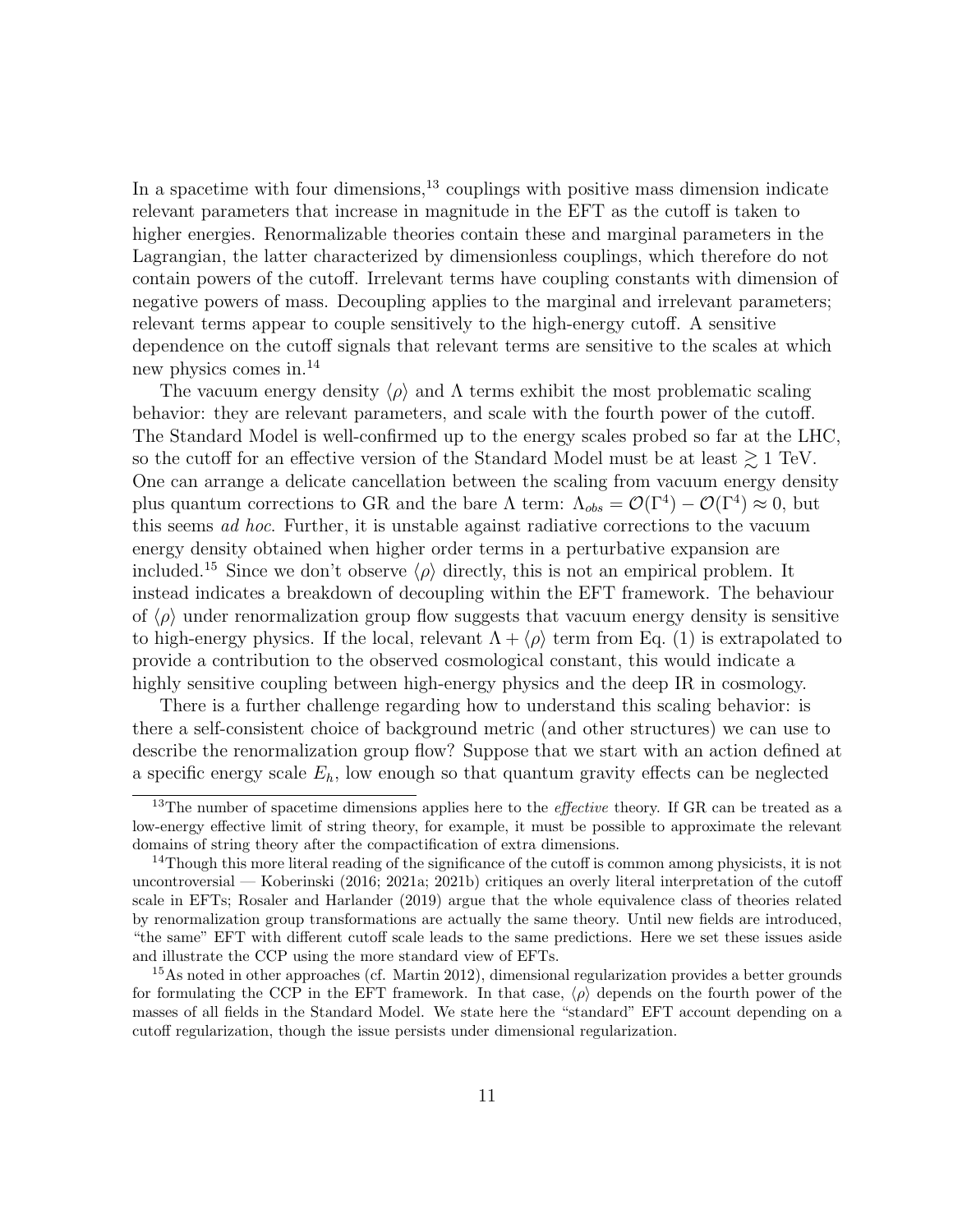and the metric  $g_{ab}^1$  is a solution of classical GR. Implicitly relying on this metric, we can integrate out the high energy modes to obtain an effective action at a lower energy scale  $E_l$ . Yet the appropriate metric *cannot* still be  $g_{ab}^1$  at this lower scale, because the scaling properties described above lead to a non-zero  $\Lambda$  contribution. Even for relatively small changes of scale this term will dominate, such that the action at the lower scale is defined with respect to a different classical metric,  $g_{ab}^2$ . It is common to claim that generic curved spacetimes "look enough like Minkowski locally," such that the tools developed in flat space can be used. But incorporating the scaling of vacuum energy leads from an initial spacetime  $g_{ab}^1$  to one with strikingly different global properties — for example, from Minkowski spacetime to de Sitter spacetime. Minkowski spacetime is qualitatively different from de Sitter spacetime, no matter how small the value of Λ. Furthermore, the  $\Lambda \rightarrow 0$  limit is not continuous, as illustrated by the contrast in conformal structure. This suggests that renormalization group trajectory for  $\Lambda$  should be defined over a space of metrics, and not just over the values of parameters appearing in the Lagrangian.

In sum, the scaling behaviour of  $\Lambda$  within the EFT approach signals a dependence on high-energy physics, and we have argued that it also cannot be consistently described with respect to a single fixed background spacetime. This raises the broader question of what we need to assume regarding spacetime to apply EFT techniques, which we turn to next.

### 3 Spacetime for Effective Field Theories

16

Effective field theories, as generalized from renormalizable QFTs, implicitly rely on certain background spacetime structures. Both top-down and bottom up construction procedures partition the degrees of freedom for a system into those relevant to the EFT and those outside of its domain. Typically the EFT describes low-energy, fluctuating modes against a backdrop of high energy modes that remain in an adiabatic ground state. Such a description relies on separating the degrees of freedom based on their energy, which requires a well-defined notion of energy, as well as a sufficiently stable cutoff point to sort high- from low-energy degrees of freedom. This means that the spacetime on which the EFT is defined must have something approximating a timelike Killing vector field. This is a demanding requirement, not satisfied by (for example) the FLRW models used in relativistic cosmology. This does not threaten the insights gained from treating GR as an EFT, applied to problems that assume either a Minkowski background or some other background with sufficient structure (at least approximately)

<sup>16</sup>We are grateful to an anonymous reviewer for detailed comments that prompted revisions to this section.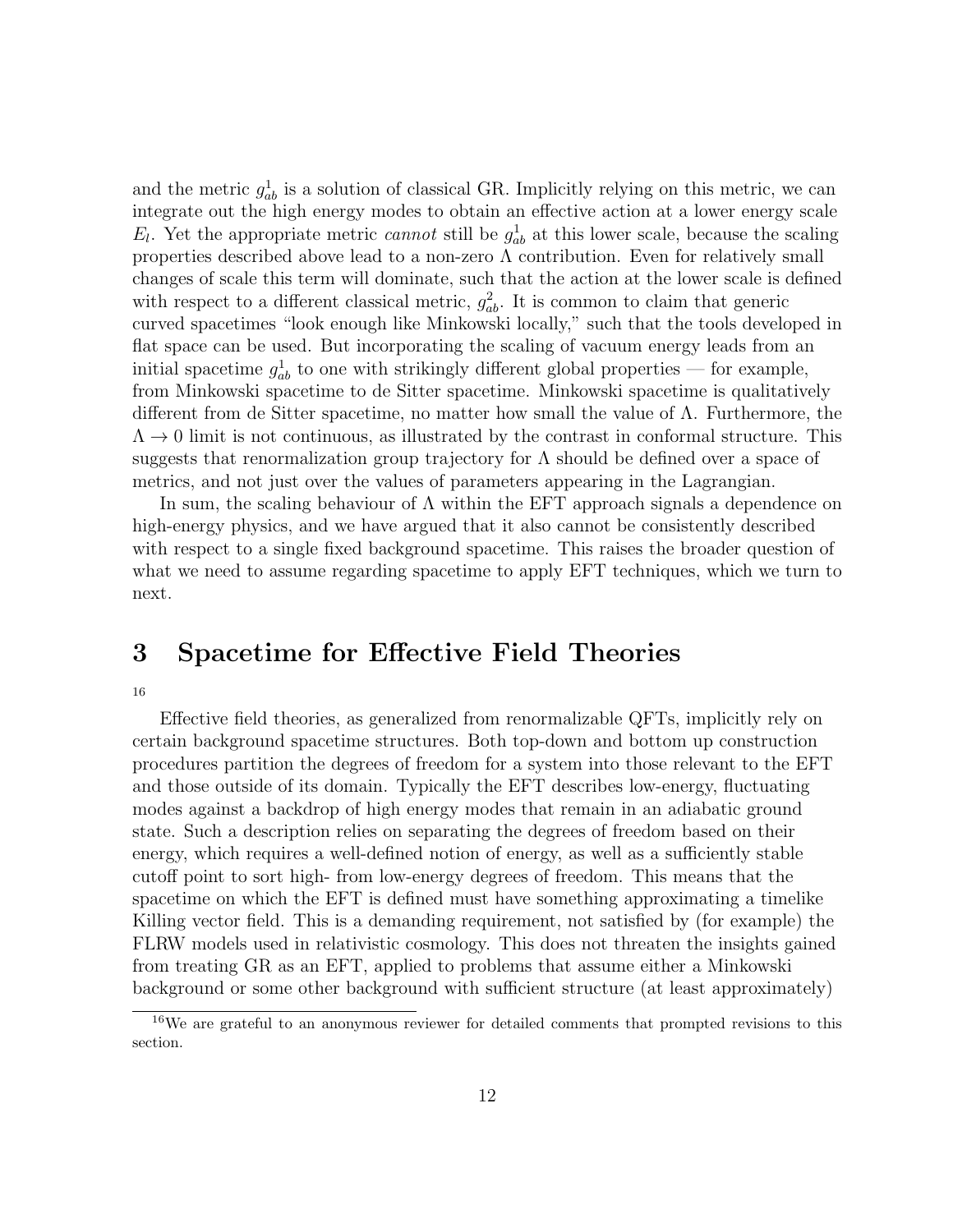to identify the relevant degrees of freedom. Yet it does raise the question of how much insight we can gain from EFT methods regarding the cosmological constant.

Applications of EFT methods proceed, schematically, by identifying low-energy degrees of freedom and symmetries, and then writing the most general effective action for these degrees of freedom compatible with these symmetries. The form of the effective action above (2) follows by treating the low-energy degrees of freedom as gravitons (spin-2 fields) along with matter degrees of freedom, and requiring diffeomorphism invariance and local Lorentz invariance for terms in the expansion. There are several other ways of applying EFT techniques to gravitational physics, such as the "non-relativistic GR" approach (Goldberger and Rothstein 2006) developed to study the in-spiral phase of merging compact objects and the radiation they emit.<sup>17</sup> This approach takes advantage of the separation of scales between the extended compact objects and gravitational perturbations, integrating out the degrees of freedom associated with the objects and treating them as point particles, and starts from a different effective action. EFT techniques have also been applied to study structure formation in cosmological models, based on an action that describes a coupled scalar field-metric system satisfying the FLRW symmetries.<sup>18</sup>

Here we will focus on an EFT constructed for gravity based on the effective action given in Eq. (2) above. EFT calculations based on this action have led to several seminal results, such as Donoghue's expression for the leading order quantum corrections to the Newtonian potential between non-relativistic particles.<sup>19</sup> The higher order terms in the Lagrangian scale with inverse powers of the Planck mass, so the quantum corrections are extremely small. Since there is a much larger separation of scales here than in other areas of physics, the EFT for GR is sometimes described as the best EFT. Yet the cosmological constant is not dynamically relevant in this calculation, which proceeds in Minkowski spacetime. Donoghue (2012), for example, explicitly treats  $\Lambda$  as one of the EFT parameters to be fixed by observations, and he simply sets it to zero in calculating the quantum corrections while noting that it is unimportant in this domain. As we will see, this is only permissible when we have external reason to think that  $\Lambda$  is not physically relevant.

Extending beyond Minkowski spacetime, it is still necessary to identify the degrees of freedom to be included in the action and draw the contrast between high and low energy

<sup>&</sup>lt;sup>17</sup>This is called a "non-relativistic" approach because the relative velocities of the two objects are small during this phase; EFT techniques have been used to streamline and extend results that had been earlier calculated using a post-Newtonian perturbative expansion.

<sup>&</sup>lt;sup>18</sup>In addition to proceeding from a different action, in this case the EFT methods have been extended to cover "open" systems due to migration of modes across length scales during inflation (see, e.g. Burgess 2017).

<sup>19</sup>See Burgess 2004; Donoghue 2012 for overviews and references to the original literature.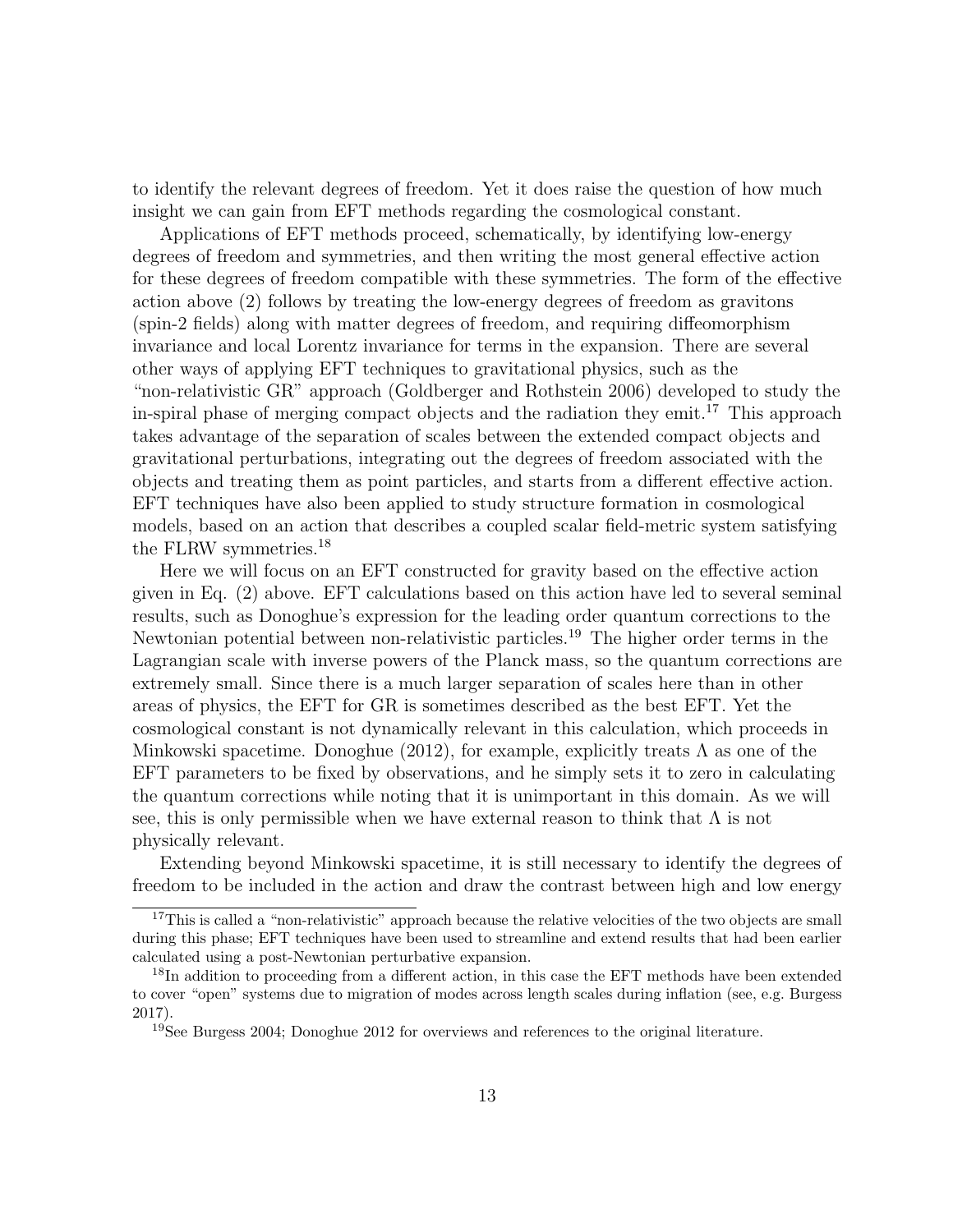modes. As we noted above, this is possible in static spacetimes with a timelike Killing vector field. In static spacetimes, we have a well-defined separation of energy scales—and therefore a well-defined notion of energy conservation—and can identify a stable ground state. Furthermore, we can construct a conserved energy that is bounded from below. This naturally gives rise to a well-defined vacuum state as the lowest energy eigenstate of the Hamiltonian operator. In general a frequency splitting for matter fields can be carried out as well. Given all of this, we can identify perturbations around this vacuum and create a Fock space of fluctuations, and also distinguish between low- and high-energy states, in order to apply EFT methods.

Physicists have successfully applied EFT techniques to spacetimes that have approximately static regions, and those that are symmetric "at infinity" (i.e., quasi-static and asymptotically flat spacetimes, respectively; see Burgess 2004 for an overview). For the former, as long as a local, approximate notion of energy remains well-defined for the timescales relevant to the problem, one can construct an approximately conserved Hamiltonian, and create an approximate division into high- and low-energy modes. But these relaxed conditions still depend on an approximately well-defined separation of energy scales. For backgrounds on which these approximations fail for the distance and timescales of interest, the EFT construction procedure cannot get off the ground.

In asymptotically flat spacetimes, one can exploit the Minkowskian structure at infinity to define conserved energies and ground states. Provided that one is interested in effects observable far away from the central region with complex gravitational dynamics, it is reasonable to expect that EFTs provide a good basis for calculation. This is the assumption behind EFT calculations of Hawking radiation measured far from the event horizon of a black hole.

One generalization most relevant to the domain of cosmology is to slowly varying time-dependent background spacetimes. In general, one cannot construct an EFT without energy conservation, since EFTs organize and separate states according to energy. However, if the time-evolution is adiabatic—i.e., the metric and other time-dependent fields vary sufficiently slowly compared to the UV scales of interest—one can construct an approximately conserved Hamiltonian, approximate ground state, and an approximate (time-dependent) low/high energy split (cf. Burgess 2017). Adiabatic evolution is then indexed to particular domains of a spacetime solution. Where adiabaticity fails one can encounter crossing of energy scales, from the EFT  $p < \Lambda(t)$  to the high-energy regime  $p > \Lambda(t)$ , and vice versa.

So far we have focused on the spacetime structure needed to identify the degrees of freedom of interest, to take the first step in constructing an EFT. But the full force of the EFT framework provides more than just this first step. It is not enough to cut off high-energy degrees of freedom; we must also ensure that the resulting theory has the appropriate interscale insensitivity using renormalization group methods. Without this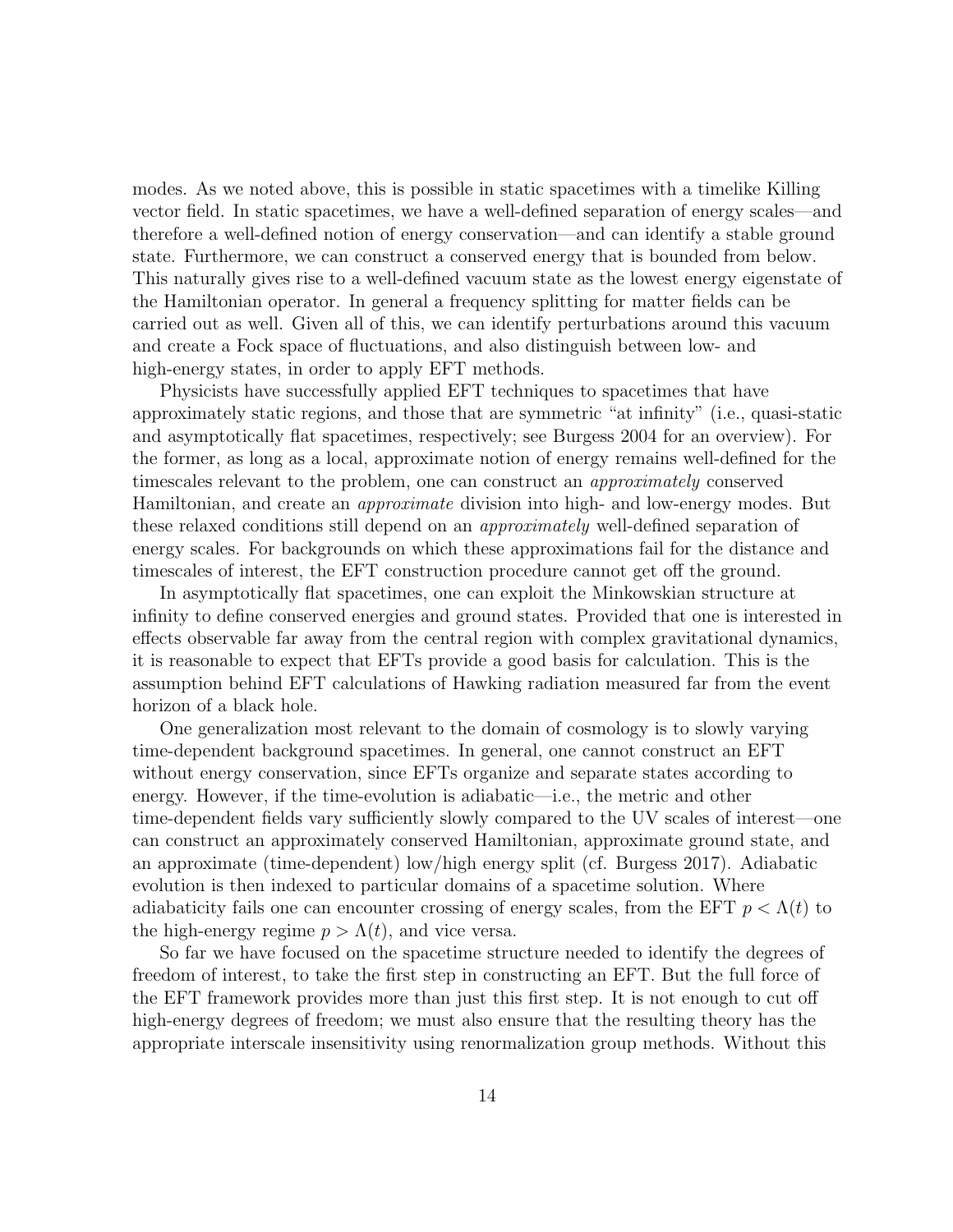assurance, we have effectively fine-tuned a solution that is neither self-consistent nor robust to perturbations at energy scales that are supposed to have been screened off. We can think of this as a two-stage process for setting up EFTs. First, can we write down an EFT at a given scale, setting its couplings to those determined empirically, and use this to calculate leading order quantum effects on gravity? We argue that the answer to this question is yes: successful applications of EFTs in gravity described above take this form. Second, can we then extend this EFT to different (higher or lower) energy scales, using the scaling properties typical of flat space EFTs? The answer to this question is no: the failure of naturalness for Lambda ruins the possibility of a self-consistent background metric that grounds the notion of energy and of scale separation for the EFTs at different energies.

The scaling behavior discussed at the end of the previous section raises a different challenge. The EFT describes low-energy degrees of freedom propagating with respect to a fixed background, such as a vacuum solution or thermal state. Can we assume that the background used in the EFT is consistent with the solutions to field equations of the full theory? This can be proven to hold (in cases where the full theory is known) if the background fields evolve adiabatically (see Burgess 2017). But the background fields do not remain static if quantum corrections to the action have the form of an effective cosmological constant term. As discussed in Section 2.2, a spacetime background upon which an EFT is constructed will change drastically under an otherwise standard scaling transformation of the EFT, undermining the self-consistency of the full EFT treatment. The backreaction of such contributions on the metric may be negligible in relatively small spacetime regions, but they have a cumulative effect at large distances and over long times. Hence it is strikingly implausible to assume that the EFT background matches a solution to the full field equations at large scales. Yet these are the precisely the scales at which the dynamical effects of a cosmological constant term would become apparent.

These backreaction effects can take a different form in the deep infrared as well. Assume that we can model a "patch" of a given spacetime using either Minkowski spacetime or some other fixed background spacetime. In that case we can use Riemannian normal coordinates in a local patch, and we can make it clear in what sense the spacetime "looks locally Minkowskian". Thus, within that patch we have a well-defined background on which to construct an EFT. We can similarly construct local patches over other regions of the spacetime. However, to be able to stitch these together, we would need to impose a strong constraint on the metric (or on the curvature) that is not likely to hold in general. Donoghue (2009) takes this situation as a novel illustration of "how EFTs fail," in that they cannot adequately describe the "build up" of effects as we patch such local descriptions together.

Both points challenge the assumption that we have adequate control over the background solution to establish the self-consistency of the EFT. The consistency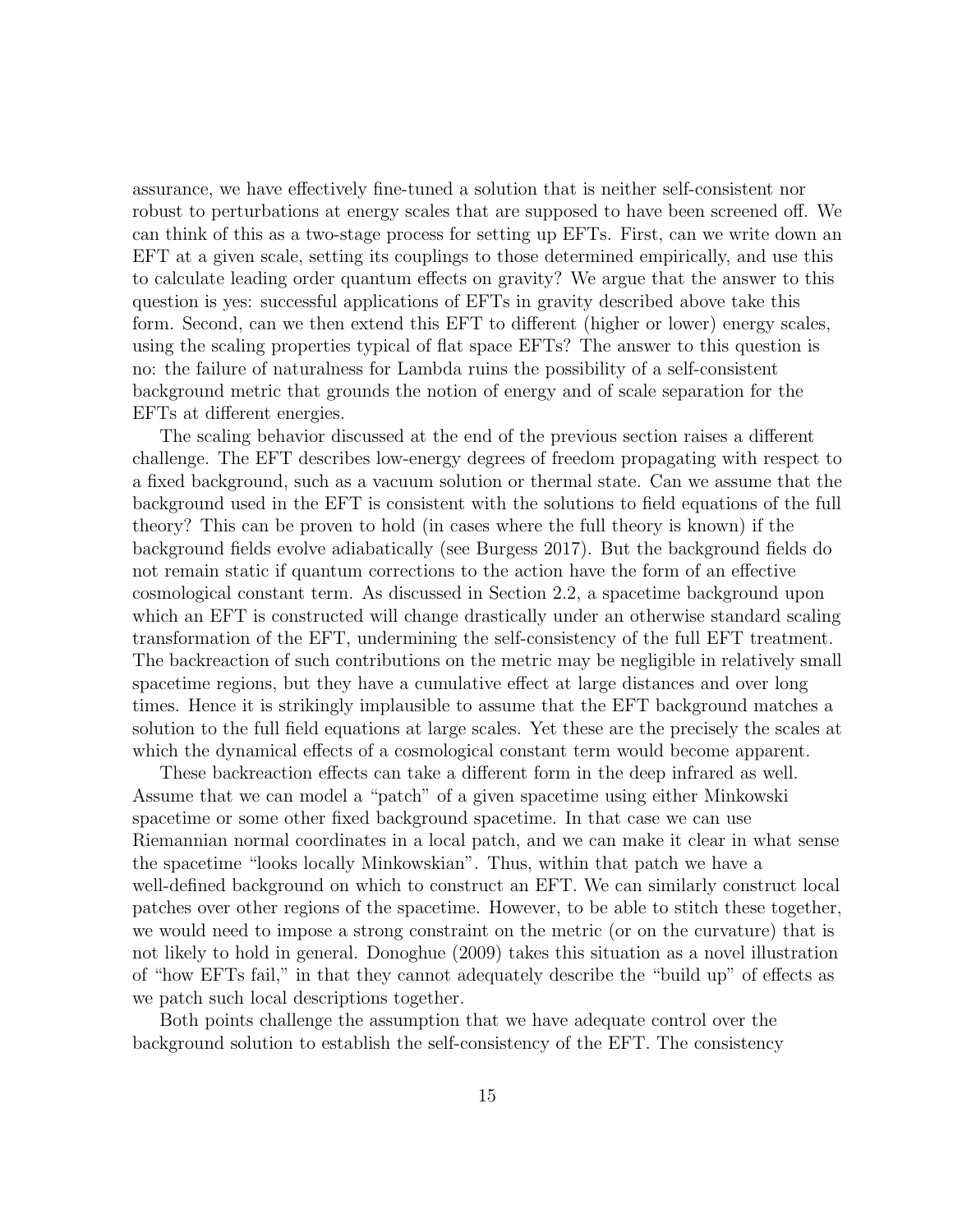challenge arises if we try to maintain both: (i) we will carry out EFT calculations describing spin-2 and matter fields propagating over Minkowski spacetime (or in a static, curved spacetime); and (ii) the quantum fields contribute to a non-zero cosmological constant due to radiative corrections. If (ii) is accepted, then the assumption that the spacetime background is Minkowski (or static) is at best an approximation for limited regions. The appropriate background at larger scales—if one can even be defined—should instead be de Sitter spacetime, due to the large  $\Lambda$  contribution. When looked at internally, we arrive at the reductio of the CCP. Externally, we have shown that one should not expect EFT methods to get off the ground in spacetime settings without approximate or asymptotic temporal symmetries relative to the physics of interest. Spacetimes where  $\Lambda$  is dynamically relevant, including FLRW cosmological models, fall outside the domain of current EFT treatment. New conceptual resources are needed when it is relevant. We outline some potentially promising avenues in the next section.

### 4 Unnatural Solutions

As Kuhn (1962) recognized, criticisms of an appealing approach rarely lead scientists to abandon it, unless there is an available alternative. We have argued above that the EFT program is ill-suited to deal with global features of cosmology, and in particular that the CCP is a signpost that something has gone wrong. While there is not yet a clear alternative, there are several lines of work that aim to reformulate the foundational principles of flat-space QFT. These avenues of research show that separation of energy scales, far from being a precondition for the possibility of science, is not an essential feature of current speculative physics. To be clear, we do not expect the EFT approach to be entirely replaced, given successes such as the EFT methods applied to GR mentioned above. Rather, the CCP forces us to acknowledge the limitations of the EFT approach, alongside the need for new ideas regarding the global properties of quantum fields coupled to gravity. Below we briefly outline three research programs that reject some of the basic EFT concepts. These include quantum field theory on curved spacetimes, the UV-IR correspondence, and breakdown of locality from string theory. Some of these approaches reject the EFT framework in the context of matter fields on classically curved spacetime backgrounds, while others reject it directly for gravitational degrees of freedom. In either case, these research programs highlight ways in which decoupling of energy scales fails in the cosmological solutions relevant to the problem at hand.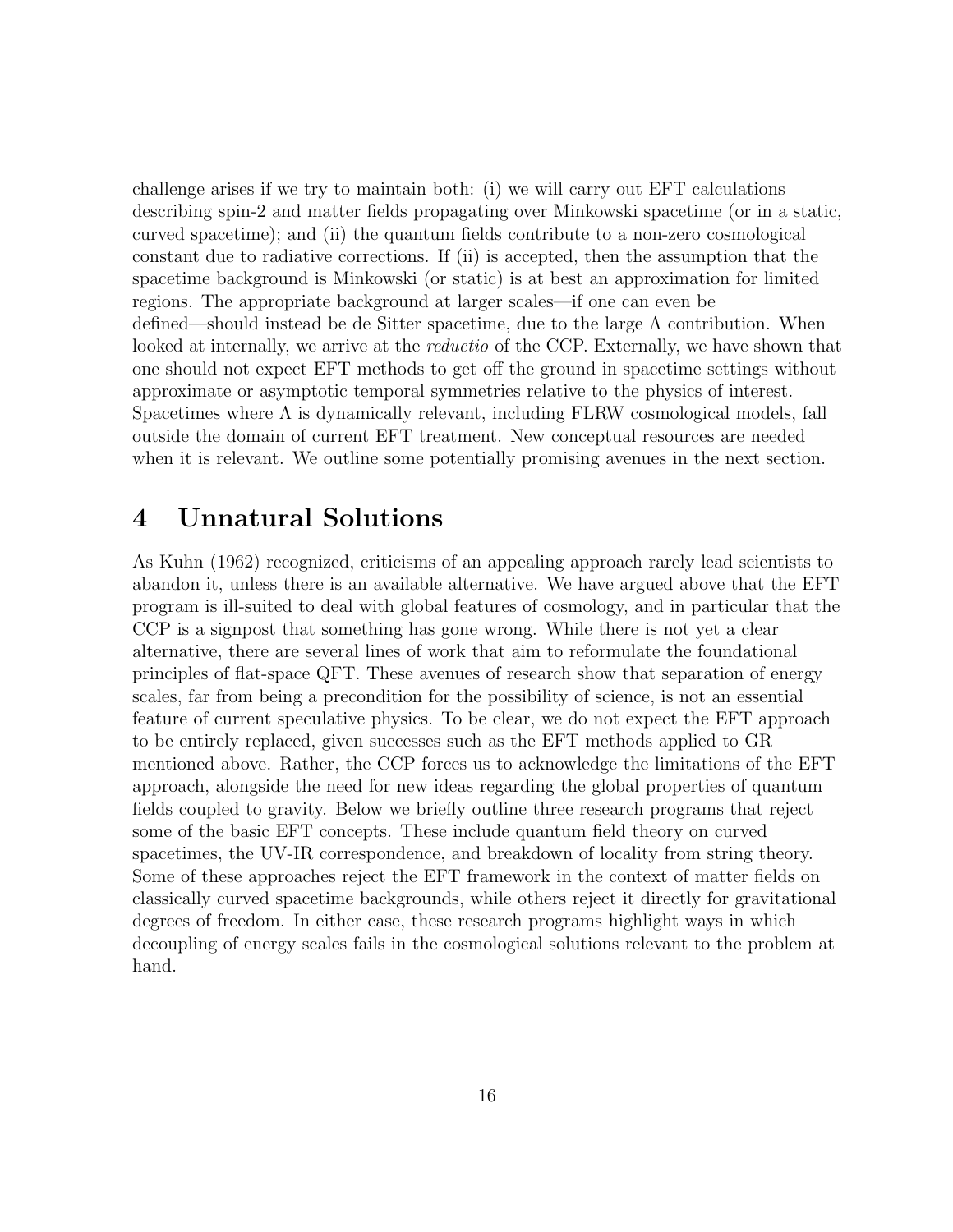#### QFT on Curved Spacetimes

This approach replaces foundational concepts in QFT with generalized versions appropriate for generic curved spacetime backgrounds. It takes to heart lessons from GR, in aiming to construct quantum field theories in a way that depends only on local spacetime properties. The spacetime background is still treated classically, with the generalizations focused on the equations governing matter fields. Conceptual re-engineering focuses on the spectrum condition, Poincaré covariance, and the existence of a unique vacuum state, as all of these depend on or follow from symmetries of Minkowski spacetime. The ambitions of this approach do not extend to including back-reaction of the quantum fields on spacetime; this is not a quantum theory of gravity, and it is contentious how much it contributes to formulating one.<sup>20</sup> Essentially, this approach deals only with understanding matter degrees of freedom, and ignores the treatment of gravity as an EFT. Nonetheless, it highlights one way to make fundamental changes to our understanding of QFT, and the resulting effects on the EFT framework and the CCP.

For the sake of definiteness, we focus here on the axiomatic approach pursued by Hollands and Wald (see 2010; 2015, for reviews), based on constructions of simple scalar  $\phi^4$  models on globally hyperbolic, but otherwise generically curved spacetimes. They work in a position space representation, and use operator product expansions as the basic local building blocks for a QFT, rather than the Fock space momentum representation on which Minkowski QFTs are built. While a Fock space representation for free fields is not necessarily required for a generic EFT, one often does assume that many of the symmetries of Minkowski spacetime hold locally. Moreover, if transition amplitudes are meant to be transitions between privileged, well-defined particle states, then the Fock space construction is required. Hollands and Wald abandon this framework: Poincaré covariance is generalized to a local general covariance of the fields, and the positive-frequency condition for fields is characterized locally in terms of the singularity structure of the n-point functions of fields. This is the microlocal spectrum condition: it encodes the same information as the positive frequency condition, but does so in a local way that does not depend on the global structure of spacetime.

The key conceptual change is the lack of a vacuum state as the basis for constructing a QFT. On curved spacetime backgrounds, there is no privileged global vacuum state, and therefore nothing that has the correct symmetries and invariance properties to play the role of a cosmological constant term once gravitational degrees of freedom are

 $^{20}$ In favor of this approach, one might argue that a classical background spacetime can be treated as a coherent state of gravitons, then treat the quantum fields as light enough to have negligible effect on spacetime curvature (cf. Dvali, Gómez, and Zell 2017 and references therein). Whether this assumption is a sensible one depends in part on its consistency. For the purposes of our argument, however, it is only important to see how QFTs on curved spacetime revise key concepts that lead to the CCP.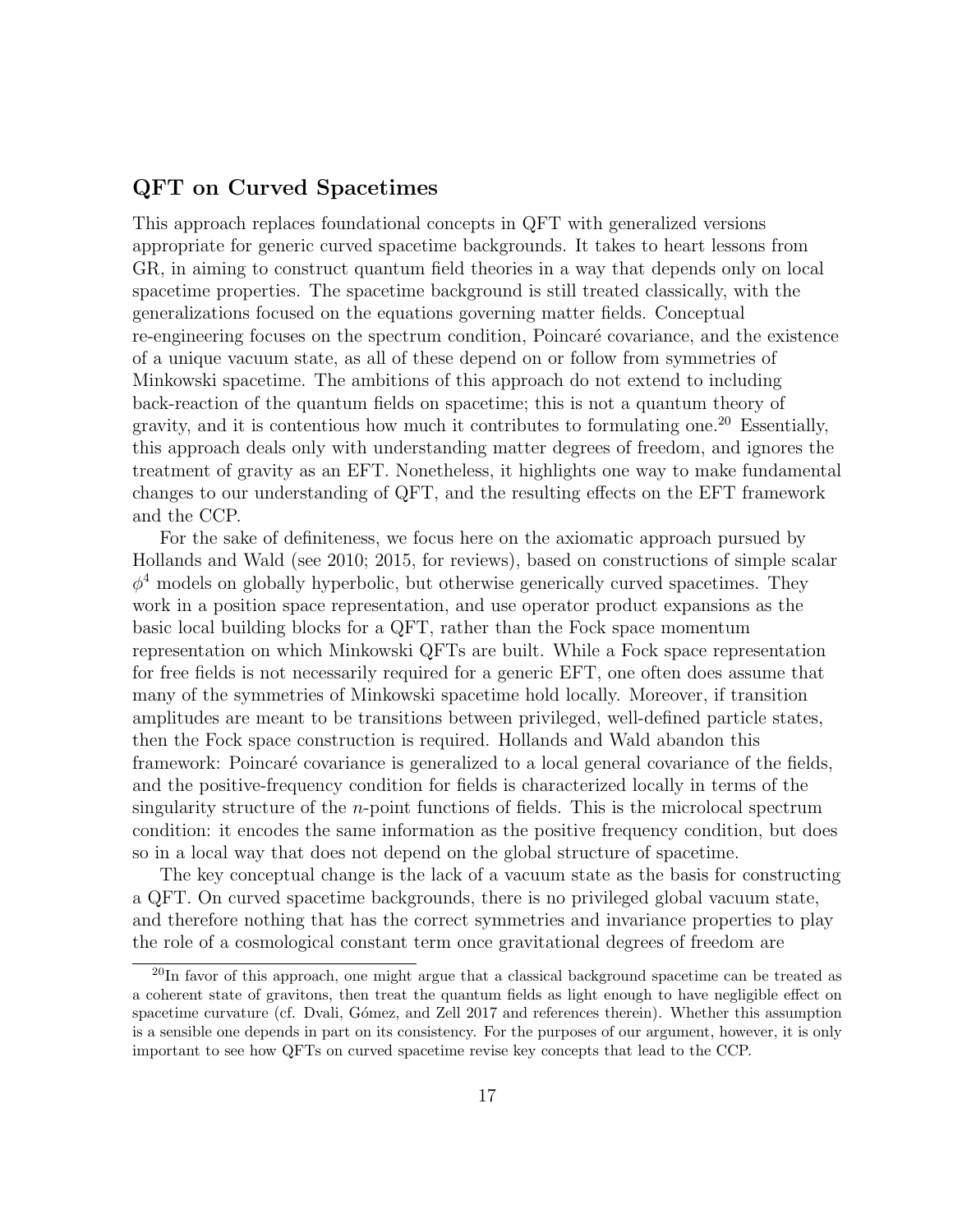included. This lack of a preferred vacuum marks a sharp contrast with conventional QFT, which often aims to calculate correlation functions for quantum fields in their vacuum states. Furthermore, renormalization techniques in flat spacetime implicitly utilize the preferred vacuum state in order to handle products of field operators. These renormalization procedures are often presented as subtracting divergences mode by mode. By contrast, Hollands and Wald's local and covariant formulation of QFT in curved spacetimes has to do without a globally defined preferred state or a division into positive / negative frequency modes. The treatment of renormalization they develop is by necessity holistic (see §3.1 Hollands and Wald 2015): products of field operators have to be renormalized with respect to a locally defined quantity (the Hadamard distribution), and this cannot be interpreted as a mode-by-mode subtraction. As a result, it is difficult to see how to implement the division between low and high energy modes that is crucial to EFT methods.

If this approach is used as a starting point for quantizing gravity, it is unclear how one would construct EFTs. The approximation of small perturbations about a static or asymptotically flat background fails for generic globally hyperbolic spacetimes, as we have argued in the previous section. This approach to QFTs on curved spacetimes illustrates one way of rethinking the foundations of QFT and the basic elements of renormalization when merging gravitational and matter degrees of freedom. By considering how curved spacetime backgrounds change the construction of QFTs, one is less tempted to inappropriately generalize the successes of the EFT framework to generic globally hyperbolic spacetimes.

#### Breakdown of naturalness from quantum gravity

Though there is not yet a satisfactory theory of quantum gravity, we can look to the most developed speculative theories to see ways in which the EFT approach might break down. By focusing on insights from candidate theories, such as string theory, we can gain insight into the ways that low energy physics might be impacted by a future complete theory of quantum gravity. There are multiple ways that EFT methods could break down in any theory of quantum gravity. First, the successor theory might introduce new physics at some intermediate scale (below the Planck scale) that naive EFT approaches would miss if they are taken to be applicable right up to the Planck scale. Second, emergence of spacetime would place limitations on the applicability of EFTs. The assumption of a static or asymptotically flat spacetime background must break down when the very concepts of space and time also break down. In regimes where spacetime concepts fail to apply, the ideas of background spacetime, locality, and separation of energy scales also fail to apply.

These two generic "breakdowns" are of less interest, since neither would require a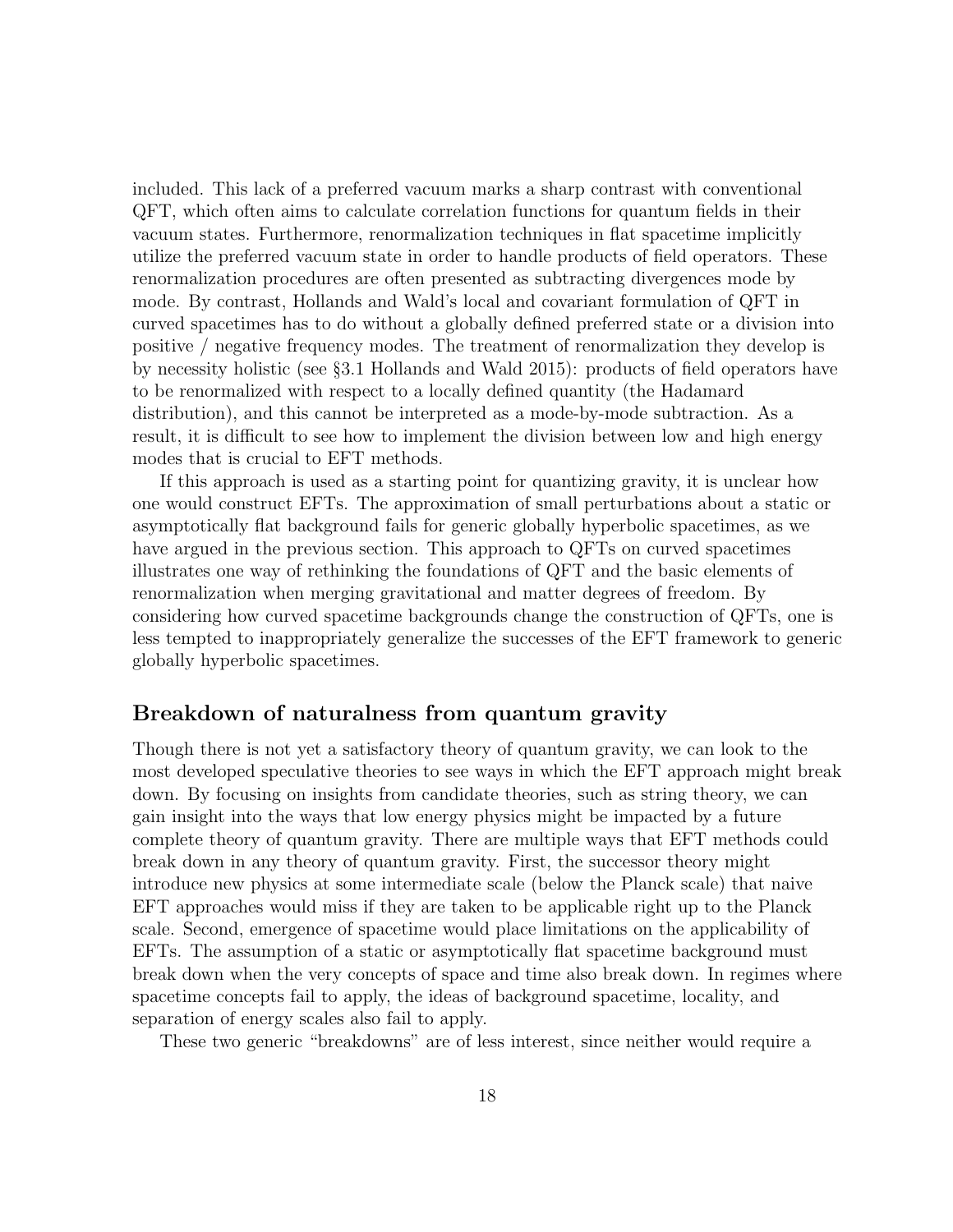fundamental reconfiguration of the EFT approach. In the former case, the general EFT methodology would still apply, and one would simply have to lower the upper limits of applicability of EFTs to the new mass scale. In the latter case, as long as all interactions in the successor theory are local—at scales where the concept of locality remains relevant—EFTs would be insensitive to the breakdown of spacetime at scales far below the breakdown.

One more interesting problem related to the latter involves theories of quantum gravity whose fundamental degrees of freedom are non-spatiotemporal. At a more fundamental level, one might worry that a global separation of energy scales makes no sense for the fundamental degrees of freedom. The conceptual understanding of integrating out high-energy degrees of freedom would then break down in light of the new theory, since the concept "high-energy" may not be well-defined. There is little reason to suspect that fundamentally non-spatiotemporal degrees of freedom can fit the EFT framework, and that their effects will be limited to renormalizations of coupling constants or additional local interactions.

Other interesting problems arise when we consider specific theories of quantum gravity. String theory raises two potential problems with the EFT approach. First, string theoretic T-duality links UV and IR energy scales. We save this until the next section, since a UV-IR correspondence can arise in other contexts (e.g., double field theory). The second problem is the breakdown of locality at the string scale. Since strings are extended objects, at length scales comparable to that of the strings, the idealization of treating string interactions as local point interactions breaks down. This may not be a problem in static or asymptotically flat spacetimes, since the non-localities at the string scale are unlikely to have impacts at larger distances (ignoring the deep infrared scales and T-duality). If string-scale interactions do not grow or cascade over time, then EFTs at much lower energy scales can deal effectively with non-local string interactions the same way that any QFT does: by approximating the string length to be zero and treating the interactions as local. At energy scales much lower than the string scale, this approximation will hold and the EFT approach should proceed without problems.

How do these considerations bear on extending EFT techniques beyond static or asymptotically flat spacetimes? In cosmological spacetimes, we need to ensure that there are no cascading effects across energy scales, leading to a stretching of nonlinear effects originating at the string scale. One concrete example where this has been conjectured is in inflation. In a rapidly expanding universe, Planck or string scale fluctuations would stretch rapidly; if inflation goes on for a long enough time, these fluctuations can cross the Hubble radius and classicalize. Bedroya et al. (2020) proposed a Trans-Planckian Censorship conjecture, ruling out by fiat the possibility of Planck scale modes crossing the Hubble radius. The censorship conjecture limits the length of inflation to be short enough that Planck scale fluctuations cannot grow to a size comparable with the Hubble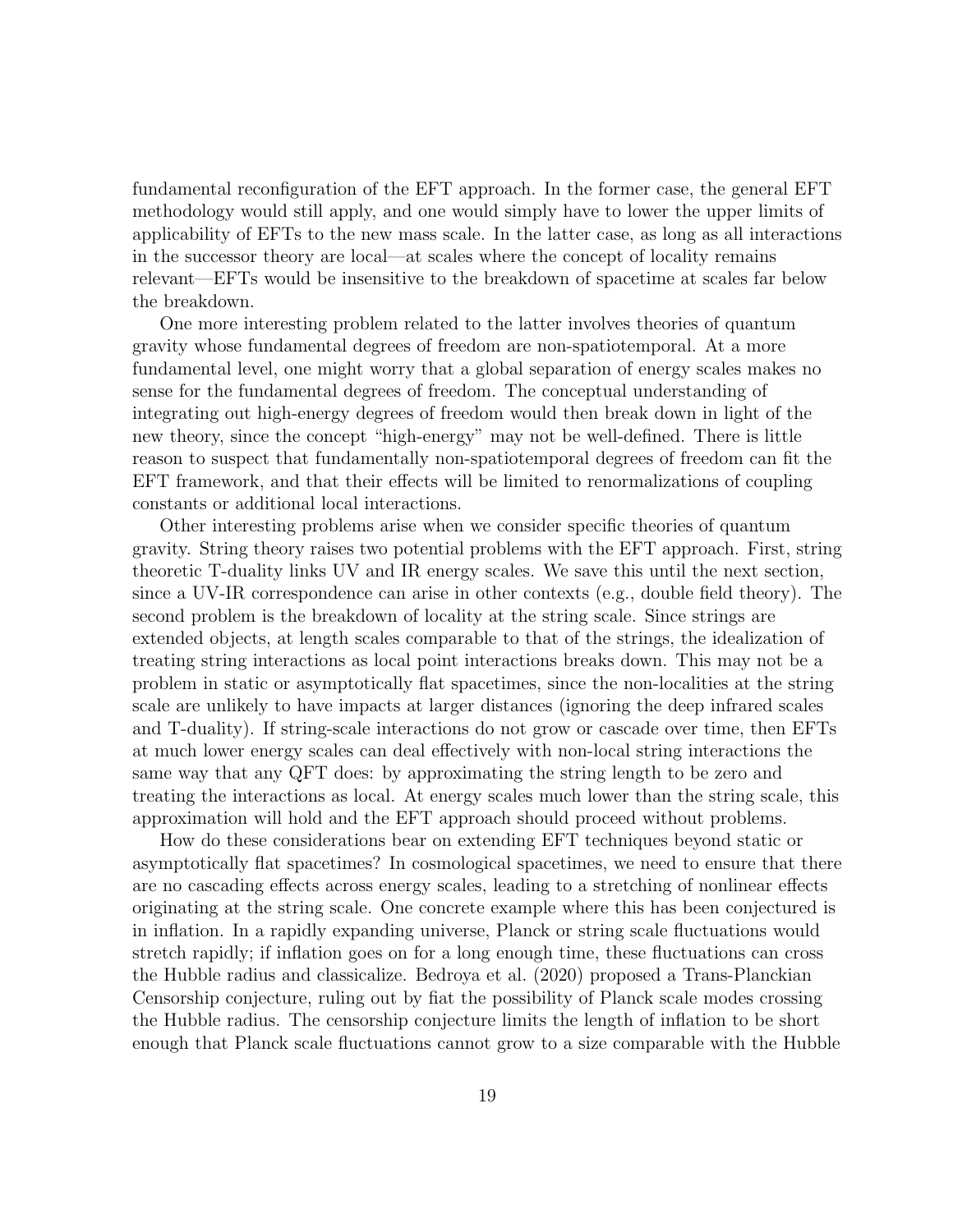radius. Further, this only rules out Planck scale physics; if nonlocalities arise at  $l_{\text{string}} \ll l_{\text{Planck}}$ , then the constraint on the length of the inflationary epoch is even more restrictive. The censorship conjecture is a patchy fix, and Bedroya et al. acknowledge that something beyond an EFT approach may be needed to properly address the problem. New ideas that can reproduce the power spectrum of anisotropies in the cosmic microwave background radiation may be needed for the early universe, since inflation stretches EFT methods beyond their proper domain of applicability. Some alternatives to inflation inspired by string theory are the emergent universe from a string gas and an ekpyrotic bounce universe (Brandenberger 2014). Loop quantum cosmology also posits a bouncing universe. All of these are capable of producing a nearly scale-invariant power spectrum for anisotropies, and so may be alternatives to inflation. Additionally, two of these approaches—loop quantum cosmology and string gas cosmology—also abandon the standard EFT framework. Instead of a bottom-up EFT construction, they start with the high-energy theory and work down to the appropriate limiting domains applicable to early universe physics. While inflation is by far the most well-developed approach to understanding structure formation in the early universe, these competitors show how one could move forward outside of the context of EFTs.

#### UV-IR correspondence

One final approach to speculative physics that rejects decoupling and the EFT framework is the idea of a symmetry or correspondence between high-energy (ultraviolet) and low-energy (infrared) degrees of freedom. It is relatively obvious how a UV-IR correspondence would fall outside of the EFT approach: at very high and very low energies physical effects are sensitively coupled, so EFTs cannot be used to integrate out the effects of high-energy physics, at least without knowing the exact form of the high-energy theory. A UV-IR correspondence could apply directly to gravitational degrees of freedom or to matter degrees of freedom. Typically, a UV-IR correspondence is discussed in relation to the T-duality symmetry in string theory, where there is a transformation between degrees of freedom at the distance scale R and its inverse  $1/R$ , where distance is in string units. In the case of the cosmological constant, one might explain its presence and particular observed value as a remnant from some high UV effects, since cosmological distance scales are in the deep IR. From the point of view of string theory, T-duality has implications for both matter and gravitational degrees of freedom, and therefore has the potential to link the two with the cosmological constant.

In one sense, the EFT framework is capable of accommodating T-duality, since it is strictly another symmetry from the high-energy theory. One must include in their EFT description a spacetime symmetry mapping  $x \to 1/x$  in the appropriate units. This is the project pursued by double field theory. Essentially, one constructs an EFT with dual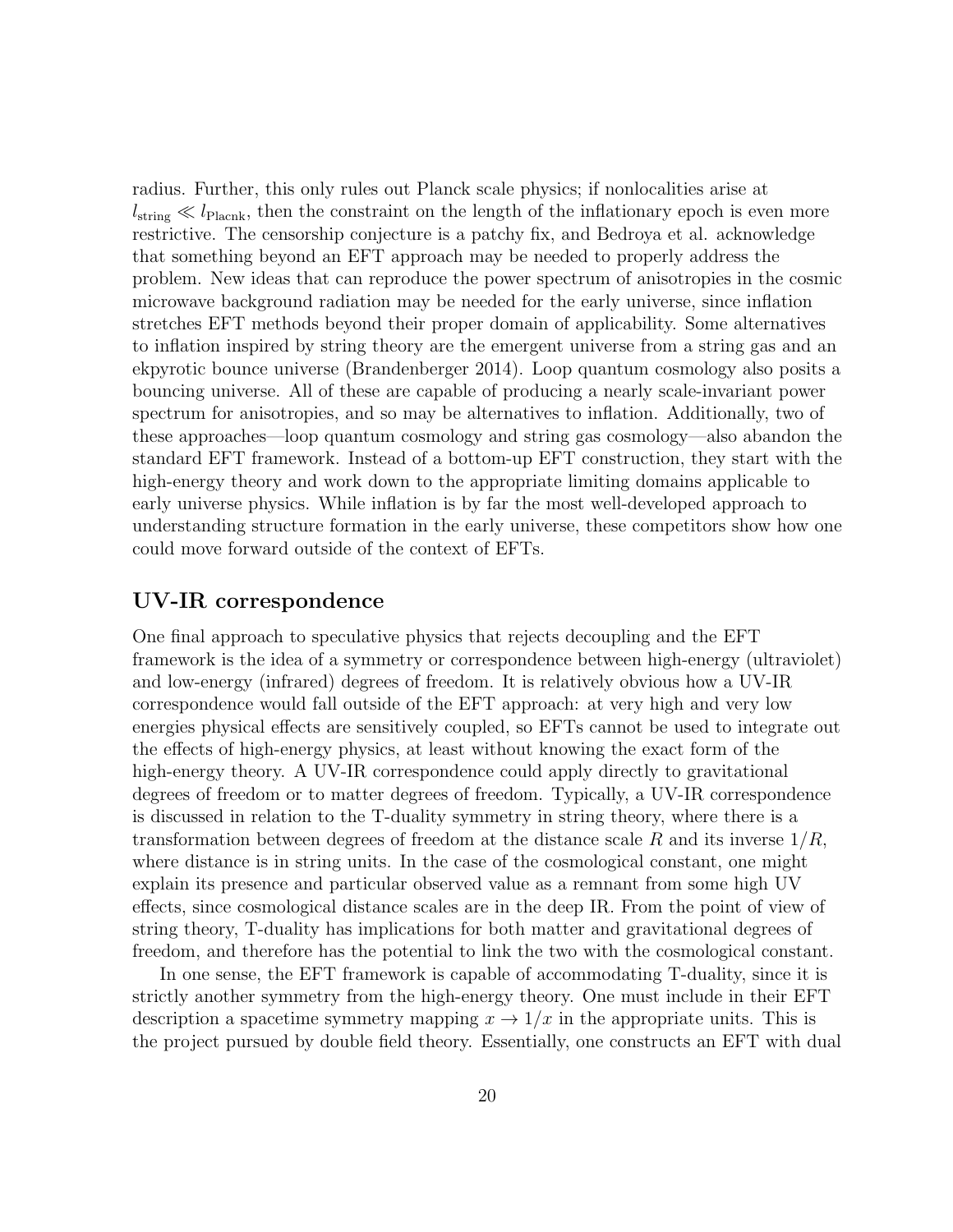copies of the fields of interest, such that the duality is a symmetry of this expanded field theory. Though this approach still falls within the EFT framework, naturalness is clearly violated and it is unclear how the cosmological constant can arise in the context of double field theory (Aldazabal, Marques, and Nunez 2013). Under the toroidal compactifiaction approach in double field theory, setting the flux through the torus equal to zero leads to vanishing scalar potentials and therefore no cosmological constant term. However, more complicated compactifications may allow for a scalar potential to play the role of a cosmological constant term. Even though this approach leads to a type of EFT, it is of a very different character from the standard EFTs defined on a single configuration space. In particular, the decoupling assumption is violated, since high energies in one set of degrees of freedom correspond to low energies in the other. Other approaches to handling a UV-IR correspondence may make further, more drastic modifications to the standard EFT approach.

## 5 Conclusions

The cosmological constant problem should be regarded as a reductio ad absurdum. As such it shares the frustrating feature of any reductio argument, in that it shows that the set of starting assumptions leads to an absurd result without indicating where the error lies. Out of the assumptions generating the problem, we have argued that one should reject the application of EFT methods to the far infrared of cosmological spacetimes. Standard EFT methods depend on having specific types of background spacetime structure. Though some generalization beyond Minkowski and Euclidean spacetimes is possible, EFTs cannot yet be constructed on generic spacetimes. As shown in Section 3, EFTs require global properties to make a meaningful split between relevant and irrelevant scales, near static backgrounds to ensure this boundary doesn't change, and backreaction effects on the spacetime background to be minimal. None of these conditions hold for almost-FLRW spacetimes over cosmic distance and time scales. The successes of treating GR as an EFT are limited to special cases where the background spacetime has sufficient structure, where backreaction effects are negligible, and where the cosmological constant can be ignored.

In general, induction from the success of limited examples to a greater scope of applicability is a good strategy for scientific inquiry. The great success of EFT methods might lead one to suspect that the issues with generalizing to curved spacetimes are merely transient, and that the EFT methodology should not be abandoned. This is the approach that many working on solutions to the CCP have taken, implicitly or explicitly, and corresponds to the *Modify Dynamics* approach outlined in the Introduction. This is not an unreasonable approach to take, and takes the *reductio* seriously by making local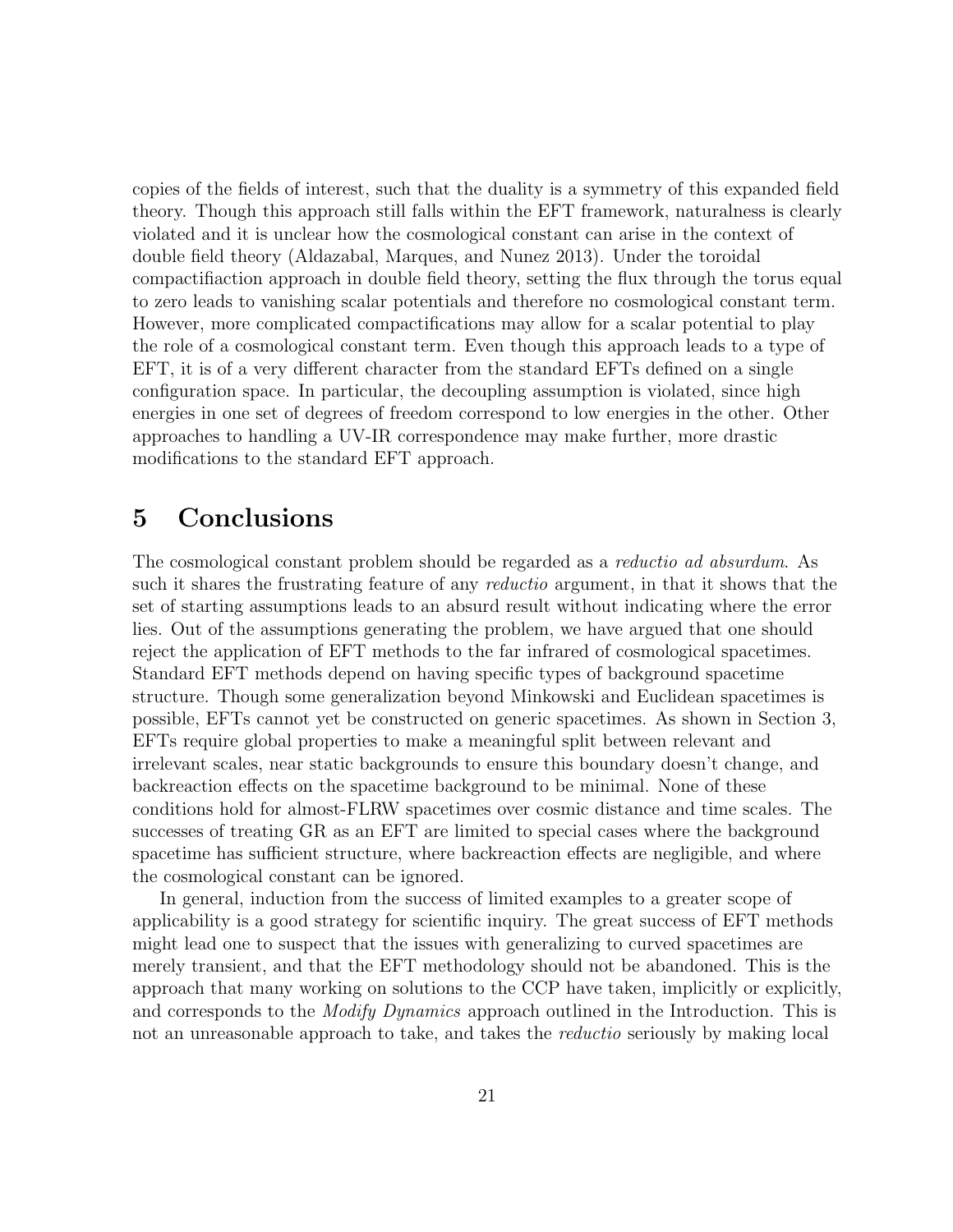modifications to particular dynamical theories, rather than our proposal to reject the applicability of the EFT framework. Some solution strategies involve adding new symmetries (e.g. supersymmetry, double field theory) while others involve adding new fields relevant at scales just above the Standard Model or modifying the coupling between gravity and vacuum energy. In most of these, one rejects decoupling and therefore concedes that some low-energy phenomena are tightly linked to high-energy physics. If one is confident in the EFT methodology, local modifications are still necessary to solve the problem.

However, the arguments in Section 3 show the intrinsic limitations of the EFT framework, and should temper any expectations that generalizations to cosmology will be successful. It could turn out that EFT methods will generalize, but such a generalization will require significant conceptual modification to the basic assumptions such as a global separation of energy scales. The key assumption that fails for the standard EFT approach here is the assumption of naturalness, in the form of autonomy of scales. We have seen that the cosmological constant is highly sensitive to the choice of regularization procedure and the value of the regulator, indicating that it is sensitive to the details of high-energy physics. The apparent failure of naturalness in the CCP is well known, and is often taken as part of a more general issue in physics. Besides the CCP, naturalness issues arise in the hierarchy problem in particle physics. Some argue that any failure of naturalness will have wide-ranging consequences for the metaphysics and epistemology of science generally (see Wallace (2019) and references therein). We have argued that such sweeping conclusions are unwarranted. Section 4 highlights some approaches that accept a local failure of naturalness within cosmology, rather than attempting to restore it or make radical changes to our understanding of science. Though a post-naturalness high-energy physics creates significant new theoretical challenges, we think this is an avenue worthy of serious pursuit.<sup>21</sup>

We end by noting that separation of scales fails elsewhere in physics, and therefore the naturalness problems arising in gravitational EFTs are not *sui generis*. Non-linear dynamical systems can exhibit inverse energy cascades, with energy transfer from short scales to longer scales—such as in turbulent motion. Such features would spoil the separation of scales essential to applying EFT methods. Mesoscale modelling also requires significant input from physics at distinct scales. Batterman (2013) has argued extensively in favour of mixing micro- and macro-scale modelling techniques in condensed matter physics and materials science, for example. Without accounting for physical effects at distinct scales, one misses important features of bulk materials. These phenomena are certainly more challenging to model and predict than those in which scales evolve autonomously. We can take some comfort in recognizing that this kind of

<sup>&</sup>lt;sup>21</sup>We are grateful to an anonymous reviewer for comments that prompted revisions to this paragraph.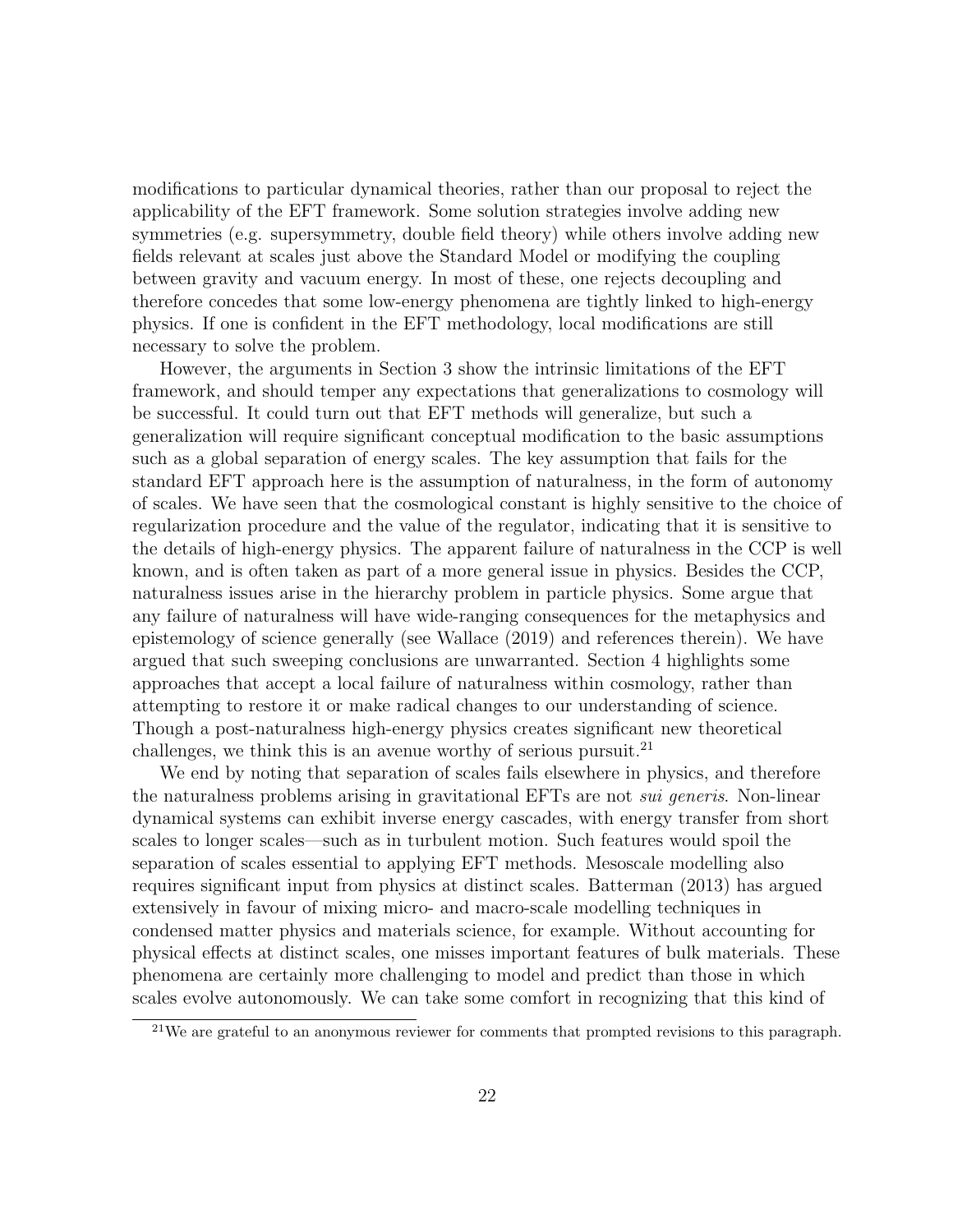challenge is not unique to quantum gravity, and that physicists have developed techniques to handle the failure of scale separation effectively in other contexts.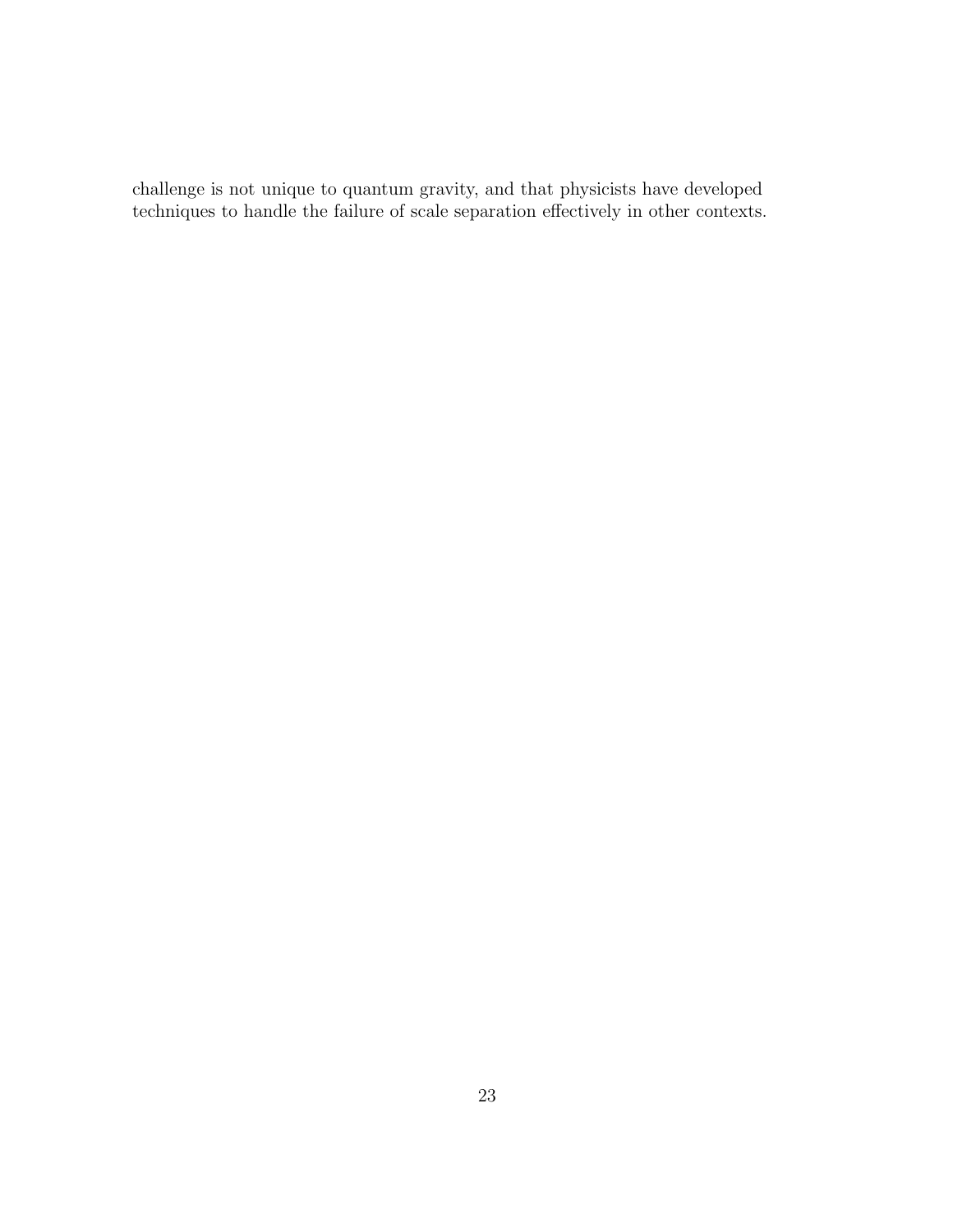## References

- Aldazabal, Gerardo, Diego Marques, and Carmen Nunez (2013). "Double field theory: a pedagogical review". In: Classical and Quantum Gravity 30.16, p. 163001.
- Batterman, Robert (2013). "The Tyranny of Scales". In: The Oxford Handbook of Philosophy of Physics. Ed. by Robert Batterman. Oxford University Press.
- Bedroya, Alek et al. (2020). "Trans-Planckian censorship and inflationary cosmology". In: Physical Review D 101.10, p. 103502.
- Bianchi, Eugenio and Carlo Rovelli (2010). "Why all these prejudices against a constant?" In: arXiv preprint arXiv:1002.3966.
- Brandenberger, Robert (2014). "Do we have a theory of early universe cosmology?" In: Studies in History and Philosophy of Science Part B: Studies in History and Philosophy of Modern Physics 46, pp. 109–121.
- Burgess, Cliff P. (2004). "Quantum gravity in everyday life: General relativity as an effective field theory". In: Living Reviews in Relativity 7.1, p. 5.
- $-$  (2017). "Intro to Effective Field Theories and Inflation". In: arXiv preprint arXiv:1711.10592.
- Collins, John C (1985). Renormalization: an introduction to renormalization, the renormalization group and the operator-product expansion. Cambridge: Cambridge University Press.
- Donoghue, John F (2009). "When effective field theories fail". In:  $arXiv:0909.0021$ .
- $-$  (2012). "The effective field theory treatment of quantum gravity". In: AIP Conference Proceedings. Vol. 1483. 1. American Institute of Physics, pp. 73–94.
- Duncan, Anthony (2012). The conceptual framework of quantum field theory. Oxford University Press.
- Dvali, Gia, César Gómez, and Sebastian Zell (2017). "Quantum break-time of de Sitter". In: Journal of Cosmology and Astroparticle Physics 2017.06, p. 028.
- Friederich, Simon (2018). "The asymptotic safety scenario for quantum gravity An appraisal". In: Studies in History and Philosophy of Science Part B: Studies in History and Philosophy of Modern Physics 63, pp. 65–73. issn: 1355-2198.
- Goldberger, Walter D and Ira Z Rothstein (2006). "Effective field theory of gravity for extended objects". In: *Physical Review D* 73.10, p. 104029.
- Goroff, Marc H. and Augusto Sagnotti (1986). "The ultraviolet behavior of Einstein gravity". In: Nuclear Physics B 266.3-4, pp. 709–736.
- Hollands, Stefan and Robert M Wald (2010). "Axiomatic quantum field theory in curved spacetime". In: Communications in Mathematical Physics 293.1, p. 85.
- $(2015)$ . "Quantum fields in curved spacetime". In: *Physics Reports* 574, pp. 1–35.
- Jaffe, RL (2005). "Casimir effect and the quantum vacuum". In: Physical Review D 72.2, p. 021301.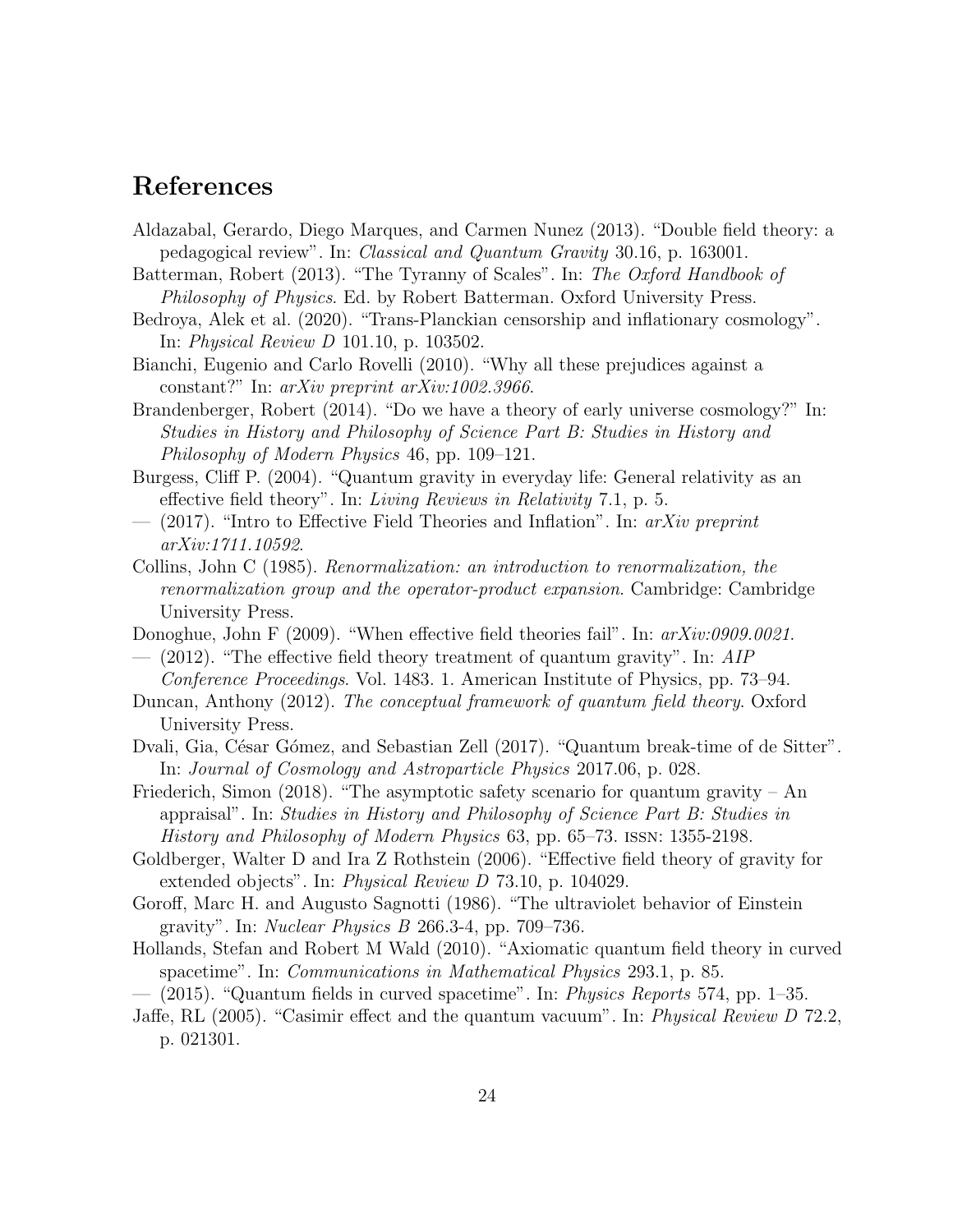- Koberinski, Adam (Oct. 2016). "Reconciling axiomatic quantum field theory with cutoff-dependent particle physics". In: URL: http://philsci-archive.pitt.edu/12496/.
- (2021a). "Problems with the cosmological constant problem". In: Philosophy Beyond Spacetime. Ed. by Christian Wüthrich, Baptiste Le Bihan, and Nick Hugget. Oxford University Press, pp. 260–279.
- $-$  (2021b). "Regularizing (away) vacuum energy". In: Foundations of Physics 51.1, pp. 1–22.
- Kuhn, Thomas (1962). The structure of scientific revolutions. University of Chicago Press.
- Manohar, Aneesh V (2020). "Introduction to effective field theories". In: *Effective Field* Theories in Particle Physics and Cosmology: Lecture Notes of the Les Houches Summer School: Volume 108, July 2017 108, p. 47.
- Martin, Jerome (2012). "Everything you always wanted to know about the cosmological constant problem (but were afraid to ask)". In: Comptes Rendus Physique 13.6-7, pp. 566–665.
- Rivat, Sébastien (2019). "Renormalization scrutinized". In: Studies in History and Philosophy of Science Part B: Studies in History and Philosophy of Modern Physics 68, pp. 23–39.
- Rosaler, Joshua and Robert Harlander (2019). "Naturalness, Wilsonian renormalization, and "fundamental parameters" in quantum field theory". In: Studies in History and Philosophy of Science Part B: Studies in History and Philosophy of Modern Physics 66, pp. 118–134.
- Ruetsche, Laura (2020). "Perturbing realism". In: Scientific realism and the quantum. Ed. by Steven French and Juha Saatsi. Oxford: Oxford University Press, pp. 293–314.
- Rugh, Svend E and Henrik Zinkernagel (2002). "The quantum vacuum and the cosmological constant problem". In: Studies in History and Philosophy of Science Part B: Studies in History and Philosophy of Modern Physics 33.4, pp. 663–705.
- Schneider, Mike D (2020a). "Betting on future physics". In: The British Journal for the Philosophy of Science. DOI: 10.1093/bjps/axz040.
- (2020b). "What's the Problem with the Cosmological Constant?" In: Philosophy of Science 87.1, pp. 1–20.
- Wallace, David (2018). The Quantum Theory of Fields. Accepted for publication in E. Knox and A. Wilson (eds.), 'The Routledge Companion to the Philosophy of Physics' (Routledge, forthcoming). url: http://philsci-archive.pitt.edu/15296/.
- $-$  (2019). "Naturalness and emergence". In: The Monist 102.4, pp. 499–524.
- Williams, Porter (2015). "Naturalness, the autonomy of scales, and the 125 GeV Higgs". In: Studies in History and Philosophy of Science Part B: Studies in History and Philosophy of Modern Physics 51, pp. 82–96.